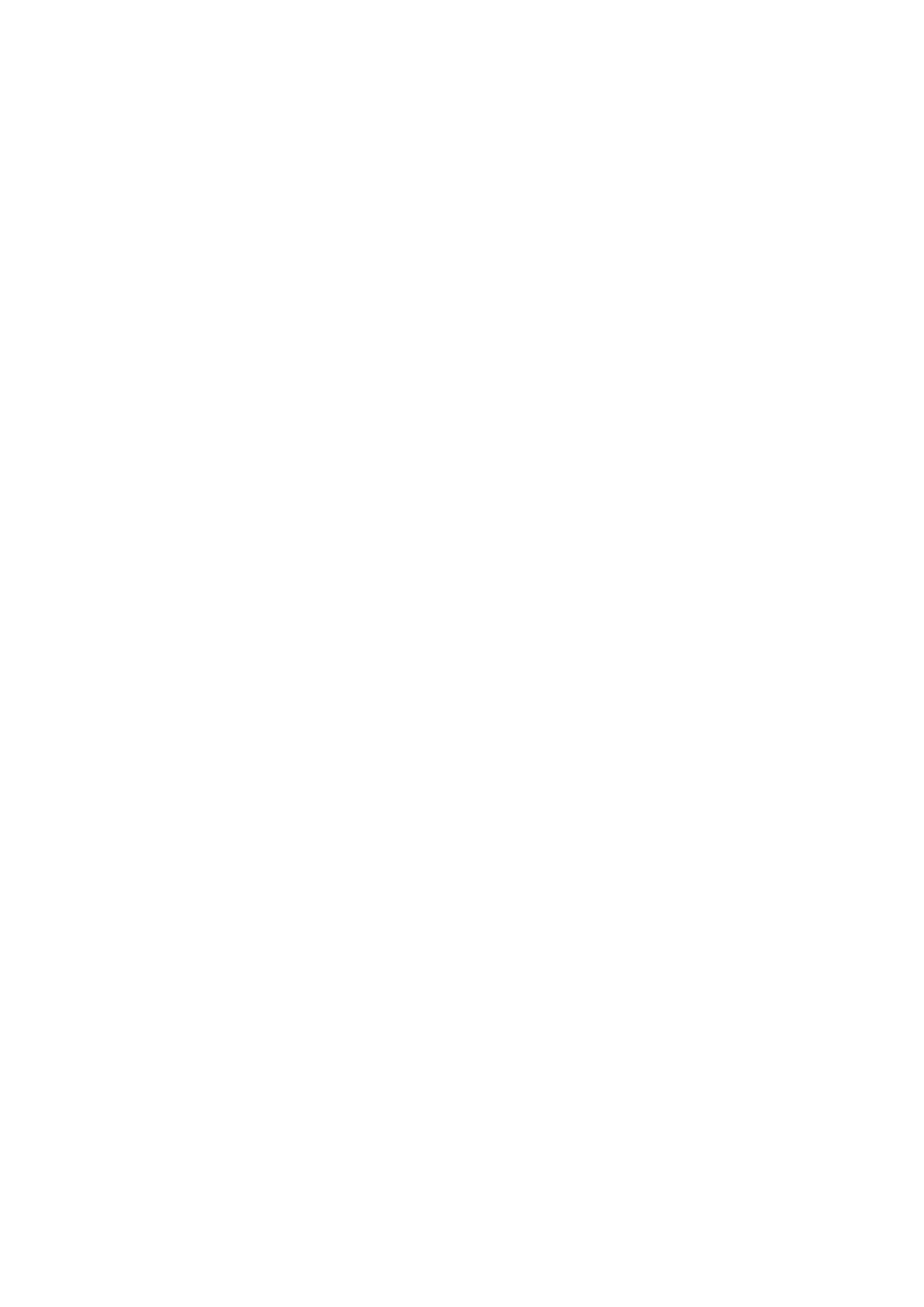

# Midwifery supervision and regulation

A report by the Health Service Ombudsman of an investigation into a complaint from Mr L about the North West Strategic Health Authority

Presented to Parliament pursuant to Section 14(4) of the Health Service Commissioners Act 1993

Ordered by the House of Commons to be printed on 10 December 2013

HC 864

London: The Stationery Office

£16.00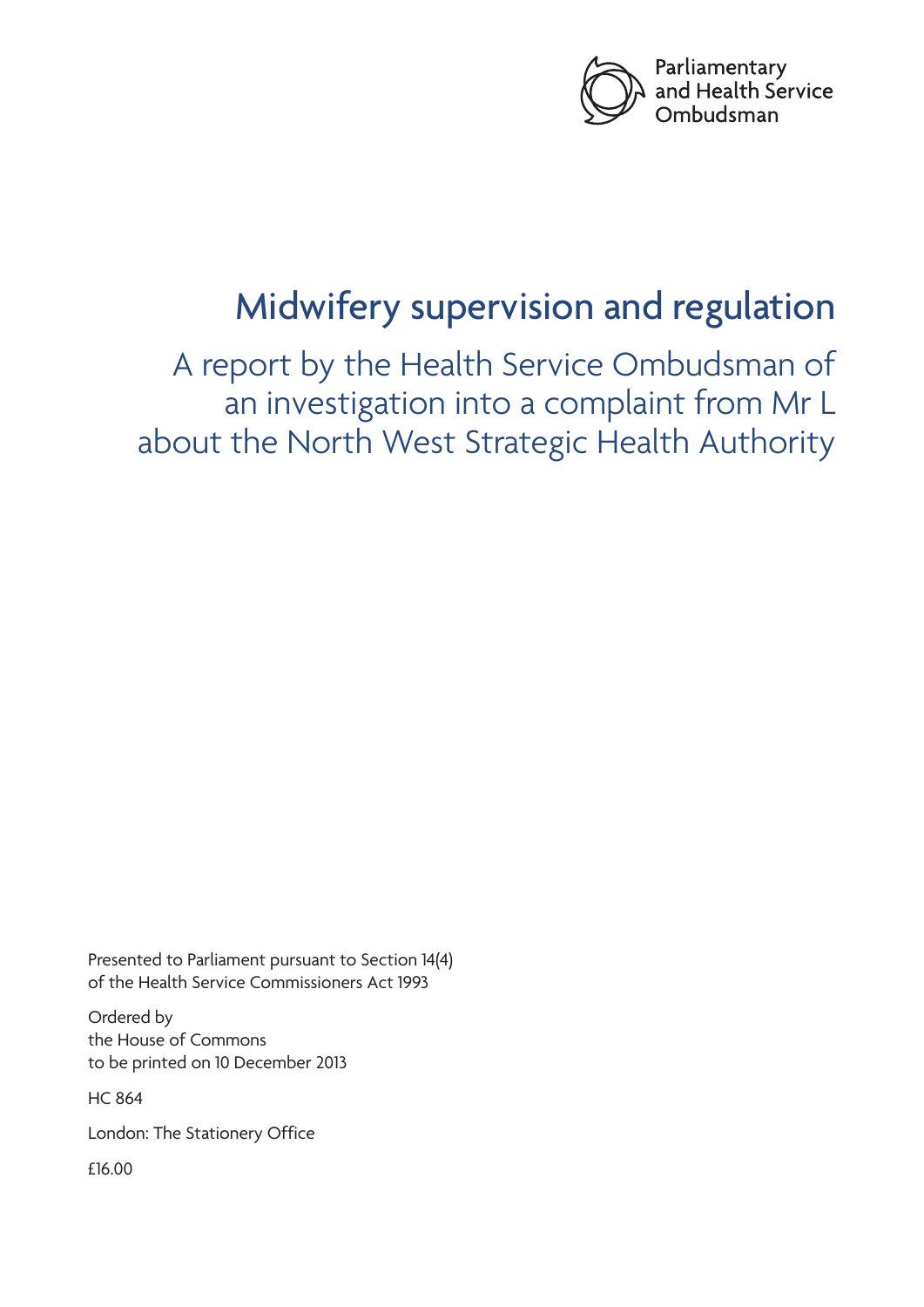© Parliamentary and Health Service Ombudsman (2013).

The text of this document (this excludes, where present, the Royal Arms and all departmental and agency logos) may be reproduced free of charge in any format or medium providing that it is reproduced accurately and not in a misleading context

The material must be acknowledged as Parliamentary and Health Service Ombudsman copyright and the document title specified. Where third party material has been identified, permission from the respective copyright holder must be sought.

Any enquiries regarding this publication should be sent to us at phso.enquiries@ombudsman.org.uk.

You can download this publication from our website at www.ombudsman.org.uk.

ISBN: 9780102987317

Printed in the UK for The Stationery Office Limited

on behalf of the Controller of Her Majesty's Stationery Office

ID P002607478 12/13

Printed on paper containing 75% recycled fibre content minimum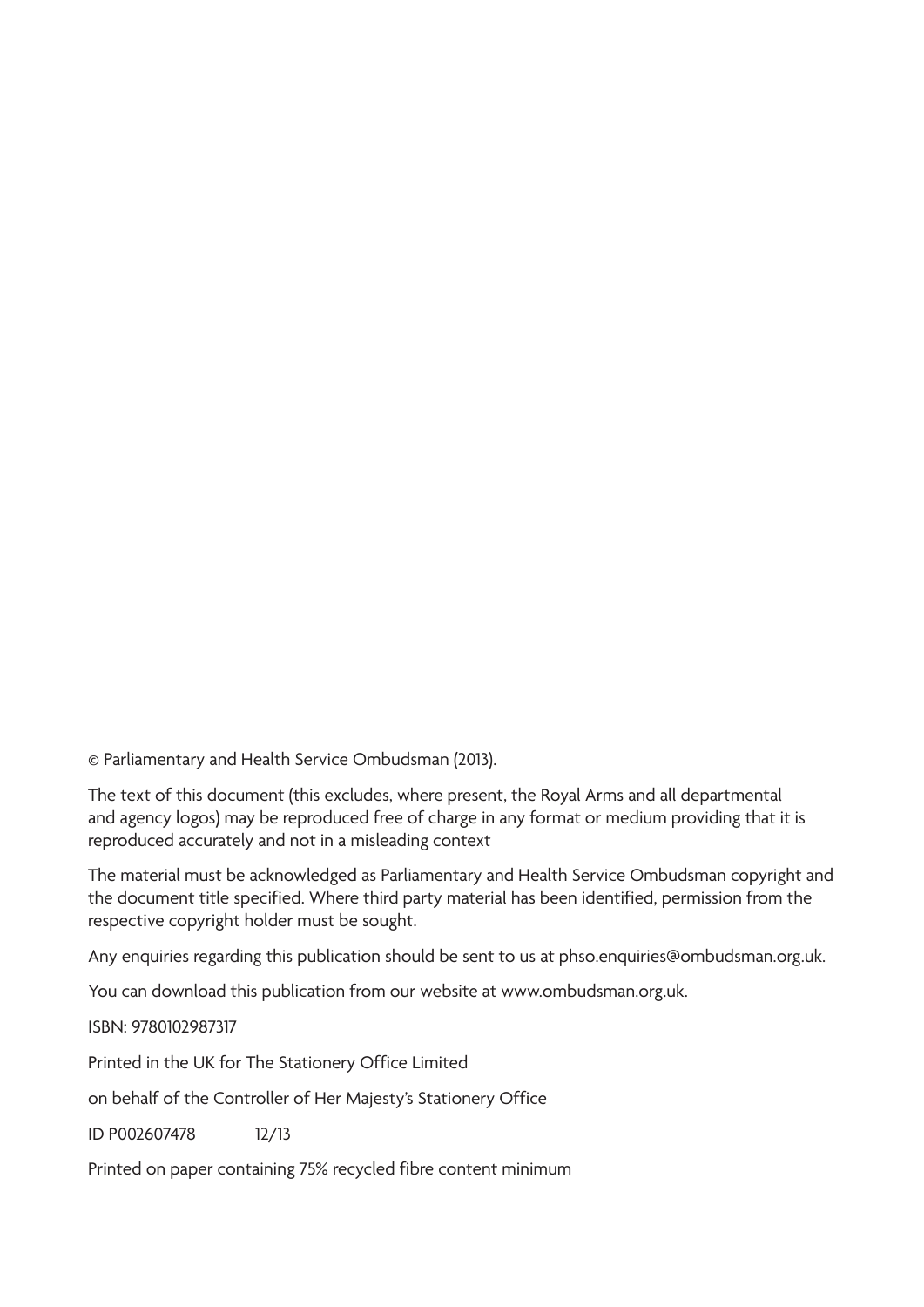# **Contents**

| Foreword                                             | $\overline{2}$  |
|------------------------------------------------------|-----------------|
| Summary                                              | $\mathsf{3}$    |
| The complaint                                        | $\overline{4}$  |
| Our decision                                         | 5               |
| The Health Service Ombudsman's jurisdiction and role | 5               |
| How we decided whether to uphold this complaint      | 6               |
| What should have happened?                           | 6               |
| <b>Background information</b>                        | $\overline{7}$  |
| The investigation                                    | 10 <sup>°</sup> |
| Our clinical advice                                  | 17              |
| <b>Findings</b>                                      | 20              |
| Recommendations                                      | 25              |
| Annex A: Findings – Mr M's complaint about the LSA   | 26              |
| Annex B: Findings – Ms Q's complaint about the LSA   | 27              |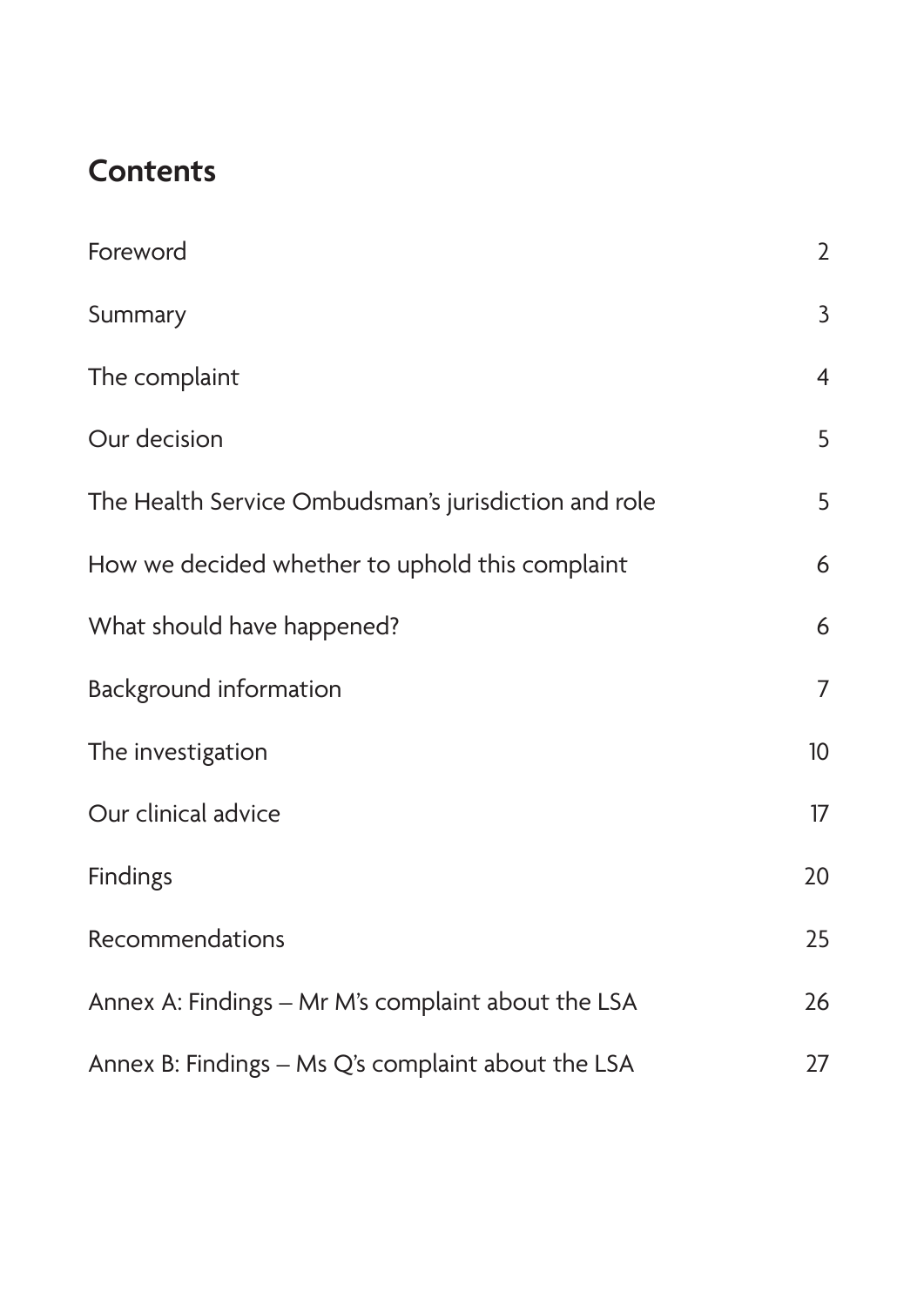## <span id="page-5-0"></span>**Foreword**

We are laying before Parliament, under section 14(4) of the *Health Service Commissioners Act 1993*, this report on an investigation into a complaint made to us as Health Service Ombudsman for England.

The report is being laid before Parliament to help others learn from the maladministration it describes.

The complaint is about the North West Strategic Health Authority (the SHA). Mr L complained to us that the SHA had failed to carry out adequately its functions as the Local Supervising Authority (LSA) following the care provided for his baby son at Furness General Hospital in October 2008, which contributed to his death at Freeman Hospital early in November.

This is one of three complaints we are publishing which deal with midwifery supervision and regulation under the SHA. All three cases are cited in *Midwifery supervision and regulation: recommendations for change*, which calls for changes in the interests of the safety of mothers and babies.

#### **Dame Julie Mellor, DBE Health Service Ombudsman**

December 2013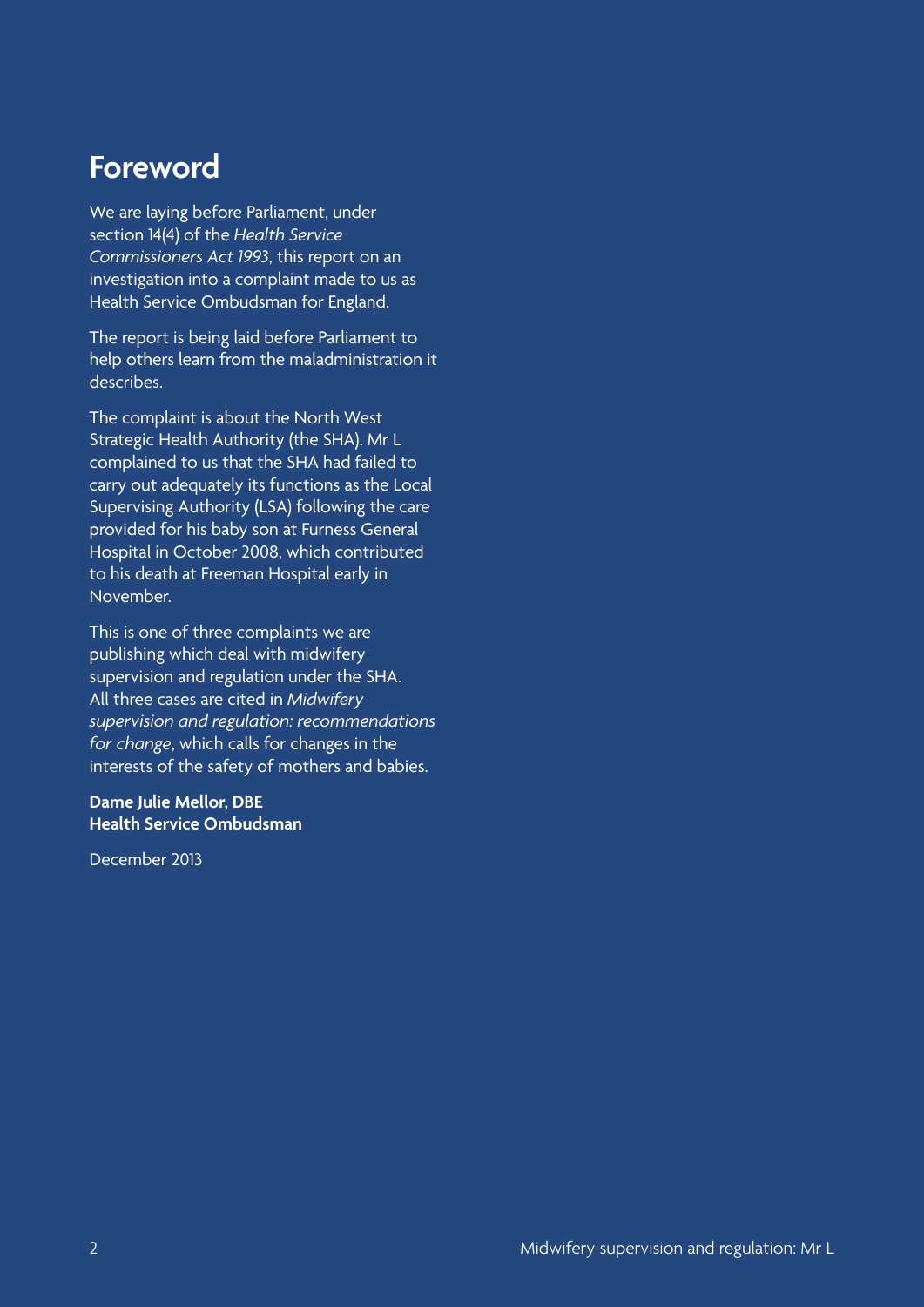## <span id="page-6-0"></span>**Summary**

### Baby L

What happened

Mrs L went to Furness General Hospital in October 2008 when her waters broke. She explained that she had been poorly for a few days, but after two sets of observations she was told she could go home and return the next day. Two days later she started to have contractions and Baby L was born. Mrs L was given antibiotics because she felt unwell, but no antibiotics were given to Baby L, who was only seen by a paediatrician 24 hours later. Baby L's condition deteriorated and he was transferred to two different trusts for intensive treatment. Sadly, he died from pneumococcal septicaemia in another hospital early in November.

The Trust commissioned an external review of Baby L's care but this was difficult because Baby L's observation chart went missing around the time he was transferred to another hospital. The external report said that *'the care received by* [Baby L] *was not acceptable'* and that *'as a direct consequence, he lost his fight for life*'.

After the external inquiry, the Local Supervising Authority (LSA) issued their report. This report did not agree with all of the findings of the external report, and Mr L felt it was fundamentally flawed. The SHA agreed to commission an external review of the report and then, following Mr L's complaint about this first review, a second review, jointly with the Nursing and Midwifery Council (NMC).

#### What we found

The LSA did not carry out its duty to perform open and effective supervisory investigations in line with relevant standards and established good practice. The supervisory investigation should have been completed in 20 days but it was delayed until after the Trust's external investigation. This meant that events were no longer fresh in the midwives' minds, which was particularly important without the observation chart. The report was of poor quality, and was based on assumptions. It did not establish why Baby L was put on a cot warmer on more than one occasion, why the midwives had not asked for paediatric support and whether they would do so in future.

When Mr L provided fresh information about Baby L's temperature, which was accepted by the midwives, this meant that the original report was unsound. But the LSA Midwifery Officer did not tell the NMC about the new information and so failed to take an opportunity to put things right.

The first review commissioned by the SHA took six months and it did not consider the actual midwifery care provided to mother and baby. As a result, these six months were wasted. The second review was open and accountable and correctly identified many of the issues.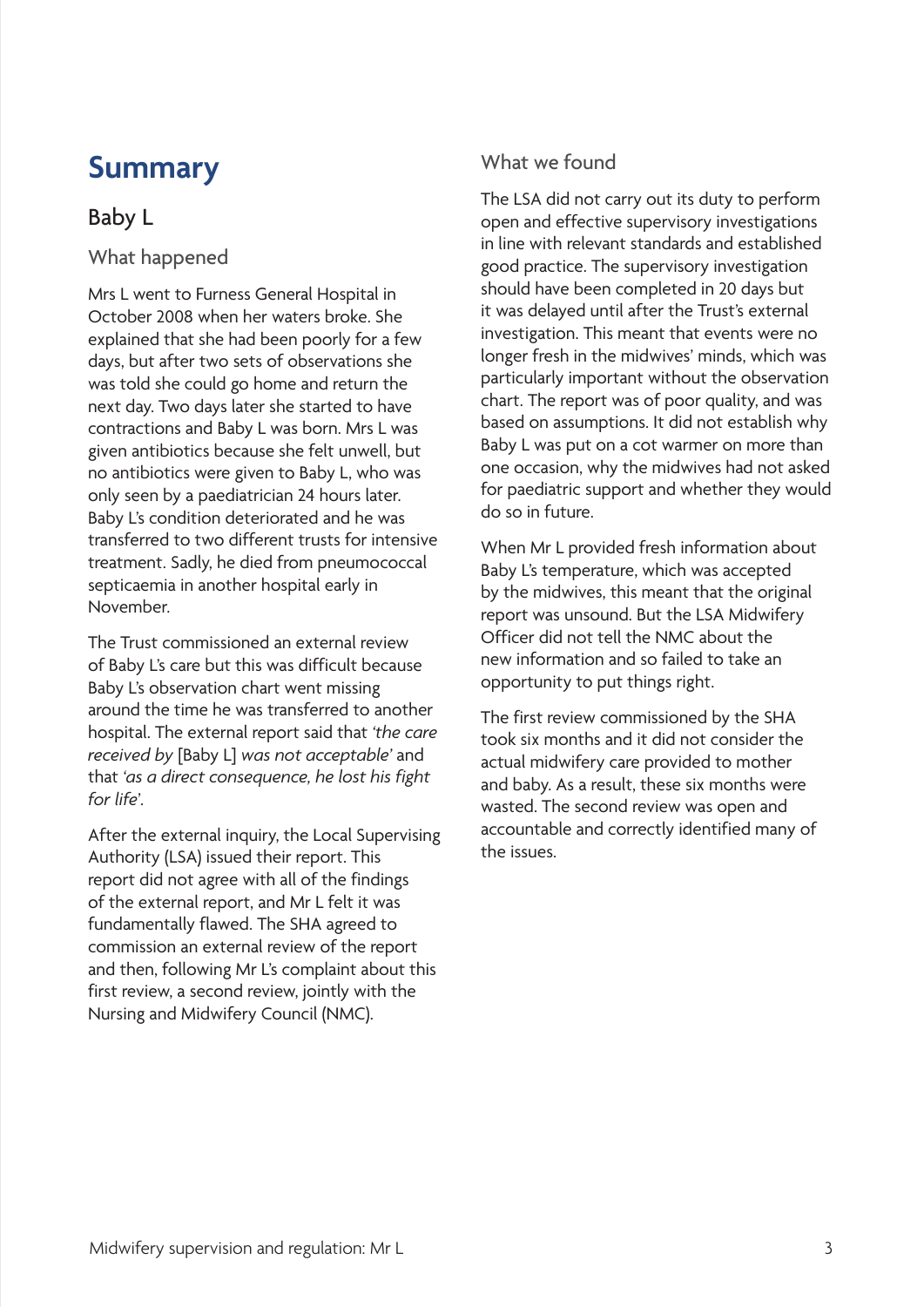# <span id="page-7-0"></span>**The complaint**

- 1. We have investigated Mr L's complaint that North West Strategic Health Authority<sup>1</sup> (the SHA) failed to carry out adequately its functions as the Local Supervising Authority<sup>2</sup> (LSA) for midwives in relation to open and effective supervisory investigations of midwives following the care provided for his son, Baby L, in October 2008, which contributed to Baby L's death on 5 November 2008 at Freeman Hospital (managed by Newcastle upon Tyne Hospitals NHS Foundation Trust<sup>3</sup>). This followed infant and in some cases maternal deaths at Furness General Hospital (the Hospital – part of University Hospitals of Morecambe Bay NHS Foundation Trust  $-$  the Trust<sup>4</sup>) in February 2004 and during 2008.
- 2. We have also investigated Mr L's complaint that the SHA failed to deal with his complaint about this effectively.
- 3. Mr L said that he did not have confidence in the ability of a risk manager employed by the Trust who was also acting as a Supervisor of Midwives for the LSA.5 He felt that in his case, either the processes in place did not work, or were not allowed to work because they were not properly followed. He also said that because the LSA investigations into previous unexpected and maternal and

neonatal deaths were not robust, lessons were not learnt that could have improved the care for his wife and son. He said that previous cases highlighted a dysfunctional relationship between midwives and doctors, which he believes could have been highlighted by appropriate LSA investigations in those cases. He believes that, if those investigations had happened, it was possible that midwives might have been more proactive when providing care for Baby L.

4. Mr L hopes that our investigation will lead to improvements in services and help make maternal care safer.

- At the time of the events complained about, North West Strategic Health Authority was responsible for discharging the LSA function. Since 1 April 2013, SHAs no longer exist, and while LSA Midwifery Officers are to remain in place as before, the overall statutory responsibility for the LSA is now with NHS England.
- 2 LSAs are impartial organisations responsible for ensuring statutory supervision of midwives is undertaken according to Nursing and Midwifery Council standards.
- <sup>3</sup> The actions taken by Newcastle upon Tyne Hospitals NHS Foundation Trust and the care provided are not part of the scope of our investigation.
- <sup>4</sup> The actions taken by the Trust and the clinical care provided are not part of the scope of our investigation.
- 5 I have referred to this person as Midwife A for the remainder of this report.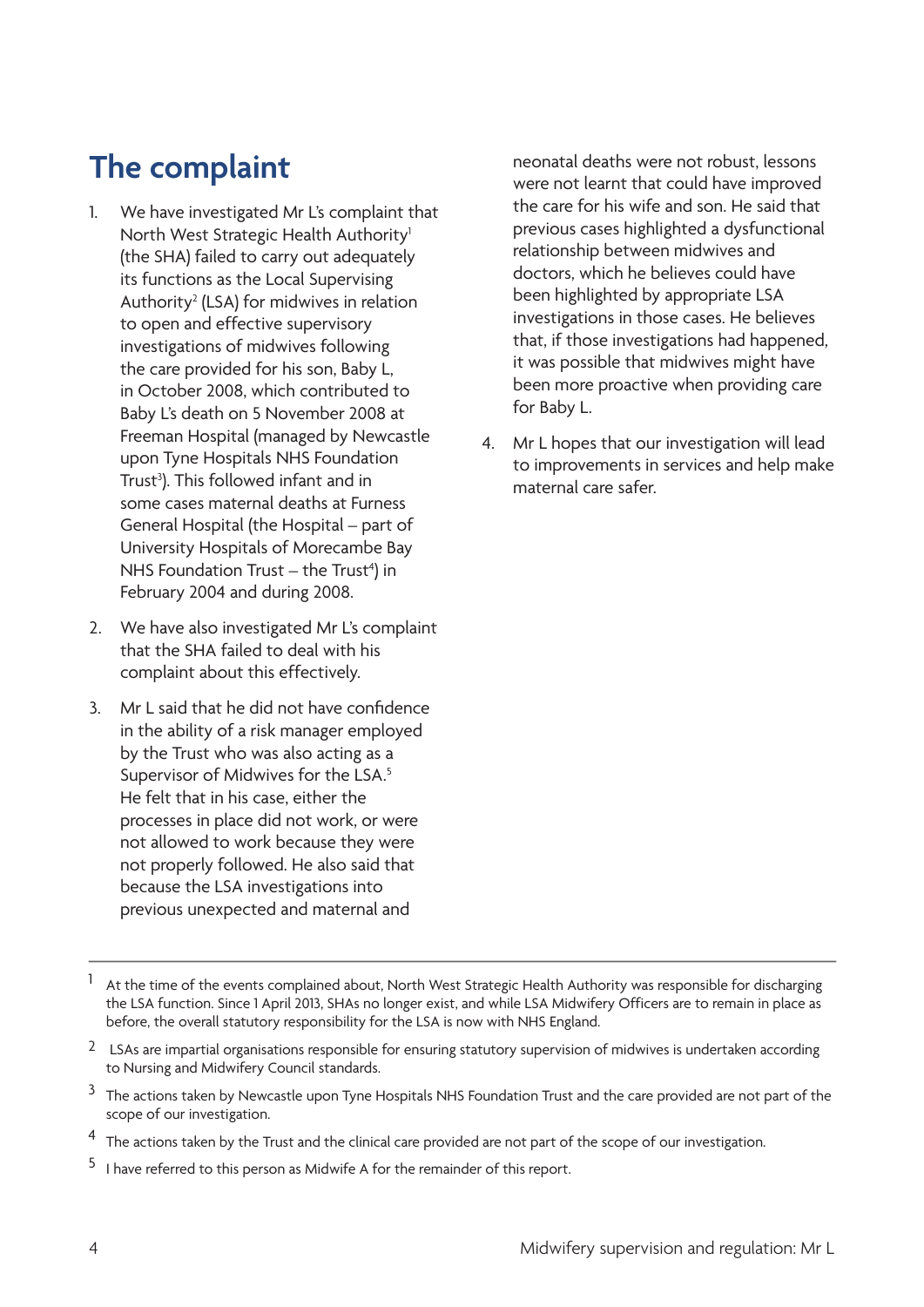# <span id="page-8-0"></span>**Our decision**

- 5. Having considered all the available evidence related to Mr L's complaint about the SHA, and having taken account of the advice I received, I have reached a decision.
- 6. I have found that the SHA did not carry out its functions adequately as the LSA for midwives following Baby L's death. I have concluded that this was maladministration. I have also found maladministration in the way the SHA handled Mr L's complaint. I have found that Mr L was right that the supervisory processes had not been followed properly, and where they were followed, they had not worked. I found that the initial review by the SHA was never likely to address Mr L's concerns, and it therefore prolonged and exacerbated the considerable distress already caused to him and his family. I found that all this was an injustice to Mr L that arose in consequence of the maladministration I identified.
- 7. I therefore uphold this aspect of Mr L's complaint about the SHA.
- 8. I have also found that the SHA did not carry out its functions adequately as the LSA for midwives in relation to open and effective supervisory investigations in the other two complaints we have investigated (Annexes A and B). I concluded in both cases that this amounted to maladministration. However, I have found that no injustice arose to Mr L in consequence of this maladministration.

# **The Health Service Ombudsman's jurisdiction and role**

- 9. Our role<sup>6</sup> is to look at complaints about the NHS in England. We can investigate complaints about NHS organisations such as trusts, strategic health authorities, family health service providers such as GPs, and independent persons (individuals or organisations) providing a service on behalf of the NHS.
- 10. Our approach when investigating is to consider whether there is evidence to show that maladministration or service failure has happened. We then look at whether that has led to an injustice or hardship that has not been put right. If we find an injustice that has not been put right, we will recommend that the NHS take action. Our recommendations may include asking the organisation to apologise, or to pay for any financial loss, inconvenience or worry caused. We may also recommend that the organisation take action to stop the same mistakes happening again.

6 Our role is formally set out in the *Health Service Commissioners Act 1993*.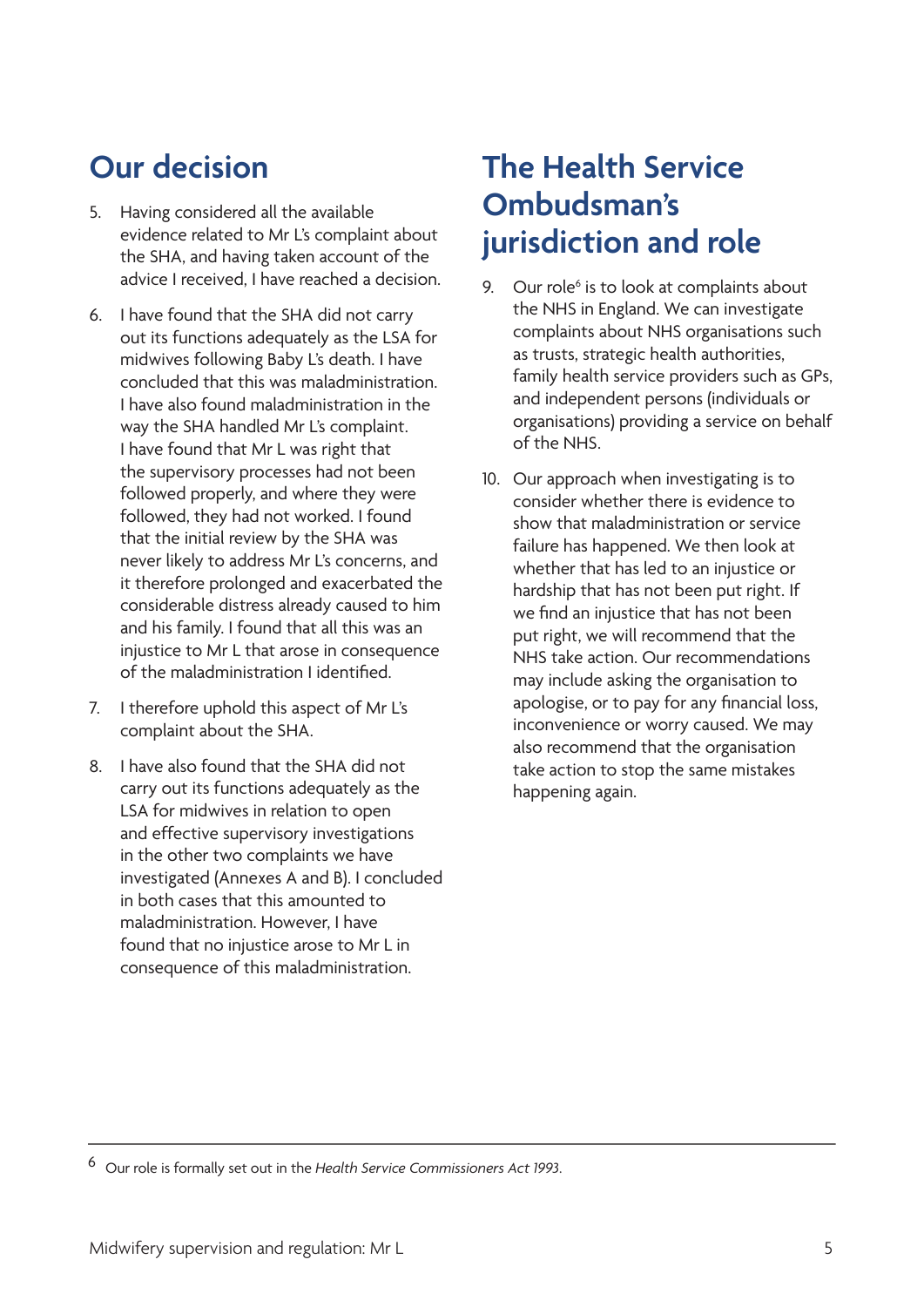## <span id="page-9-0"></span>**How we decided whether to uphold this complaint**

- 11. When looking at a complaint we generally begin by comparing what happened with what should have happened. So, as well as finding out the facts of the complaint, we look at what the organisation should have been doing at the time. We look at the general principles of good administration that we think all organisations should follow. We also look at the relevant law and policy that the organisation should have used at the time.
- 12. Once we have found out what should have happened, we look at whether those things happened or not. We look at whether the organisation's actions, or lack of them, were in line with what they should have been doing. If not, we decide whether that was so bad that it was maladministration or service failure.

# **What should have happened?**

- 13. Our Principles of Good Administration, Principles of Good Complaint Handling and Principles for Remedy are broad statements of what public organisations should do to deliver good administration and customer service, and how to respond when things go wrong. The same six key Principles appear in each of the three documents. These six Principles are:
	- • Getting it right
	- • Being customer focused
	- • Being open and accountable
	- • Acting fairly and proportionately
	- • Putting things right, and
	- • Seeking continuous improvement.
- 14. The Principle of Good Administration particularly relevant to this complaint is:
	- *• 'Getting it right'* which, among other things, means public organisations must act in accordance with recognised quality standards, established good practice or both.
- 15. Two of the Principles of Good Complaint Handling particularly relevant to this complaint are:
	- *• 'Being open and accountable'*  which includes public organisations providing honest, evidence-based explanations and giving reasons for decisions. They should keep full and accurate records; and
	- *• 'Acting fairly and proportionately'*  which includes ensuring that complaints are investigated thoroughly and fairly to establish the facts of the case.
- 16. In addition to these Principles, there are specific standards which were relevant to our investigation of this case.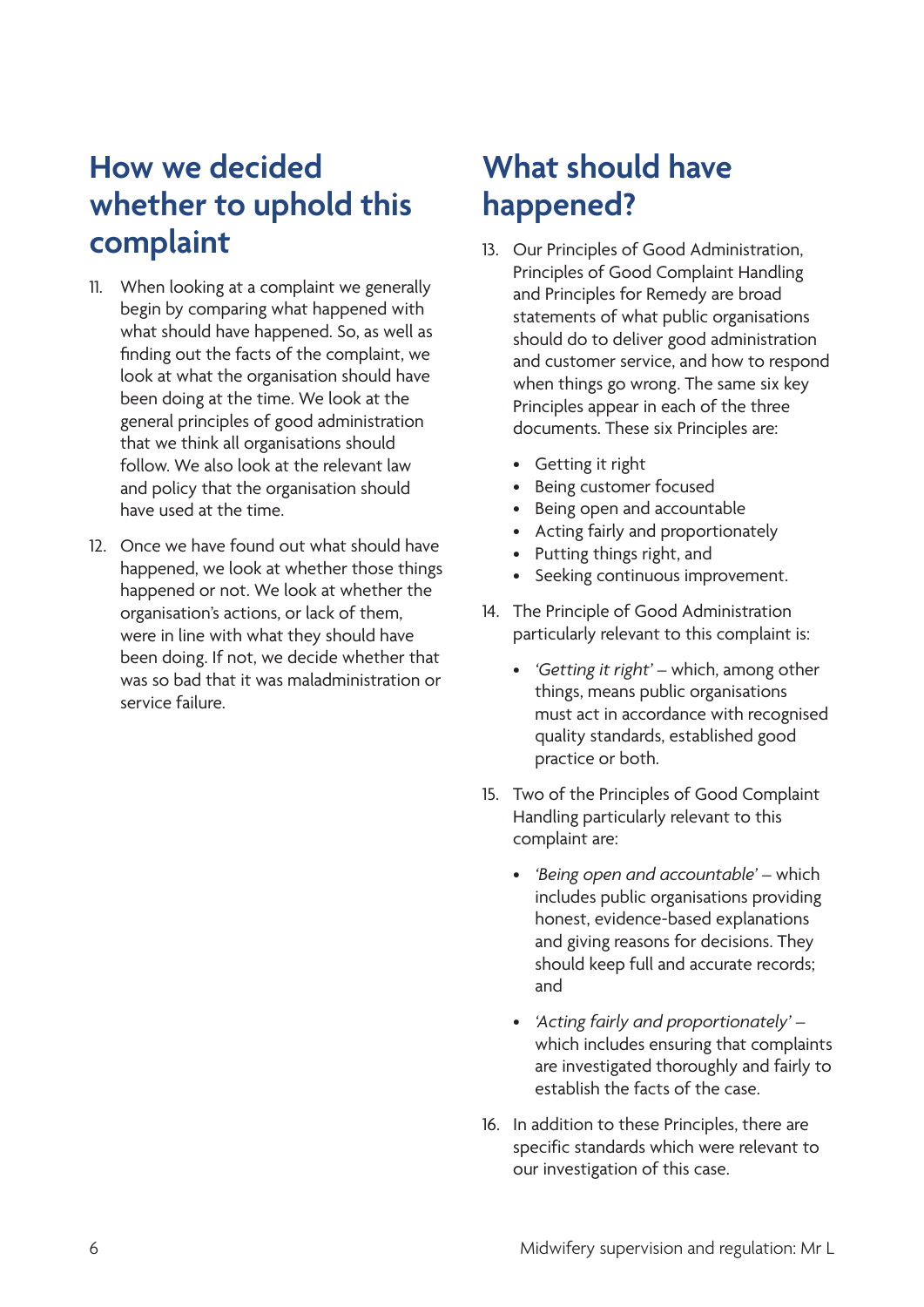# <span id="page-10-0"></span>**Background information**

- 17. Supervision is a statutory responsibility based on the Nursing and Midwifery Council's (the NMC, the nursing and midwifery regulator) *Midwives rules and standards* (2004) (the midwives rules), which provides a mechanism for support and guidance to every midwife practising in the UK. The purpose of supervision of midwives is to protect women and babies by actively promoting a safe standard of midwifery practice. Supervision is a means of promoting excellence in midwifery care, by supporting midwives to practise with confidence, therefore preventing poor practice.7
- 18. Each Local Supervising Authority (LSA in this case, the SHA) is responsible for ensuring that statutory supervision of all midwives, as required in *The Nursing and Midwifery Order 2001* and the Nursing and Midwifery Council's *Midwives rules and standards* (2004) is exercised to a satisfactory standard within its geographical boundary. LSA arrangements differ across the UK. In 2008, in England the responsibility for the LSA function lay with the SHAs.
- 19. Each LSA appoints and employs a practising midwife to undertake the role of Local Supervising Authority Midwifery Officer (LSAMO).<sup>8</sup> This person is responsible for ensuring that the statutory Supervision of Midwives is carried out to a satisfactory standard. The LSAMO was based within the SHA. The LSAMO appoints supervisors of midwives, who operate locally (that is, they are employed

by the relevant NHS organisation) and who are directly accountable to the LSA for all matters relating to the statutory supervision of midwives. Local frameworks exist to support the statutory function. Every midwife will have her own named Supervisor of Midwives, with whom she will have regular contact (Rule 12).

20. When an incident occurs and a decision about whether a supervisory investigation is required, the Supervisors of Midwives will discuss and decide which supervisor will carry out the initial investigation. This supervisor cannot be the named supervisor of the midwife or midwives who provided the care, nor can it be a Supervisor of Midwives who provided care during the incident.

## The specific standards

The NMC's *Standards for the supervised practice of midwives* (2007)

21. Standard 1.1 of the NMC's *Standards for the supervised practice of midwives* (the NMC Standards) states that:

> *'Following an untoward event or the recognition of circumstances indicating lack of competence, a Supervisor of Midwives, independent of any management investigation, should undertake a full supervisory investigation of untoward incidents or circumstances. This should include where necessary a risk analysis and root cause analysis.'*

<sup>7</sup> *Modern Supervision in Action* (August 2009 – NMC and LSAMO Forum UK). LSAMO stands for Local Supervising Authority Midwifery Officer.

<sup>8</sup> LSAMOs are a point of contact for Supervisors of Midwives for advice on aspects of supervision, especially difficult or challenging situations.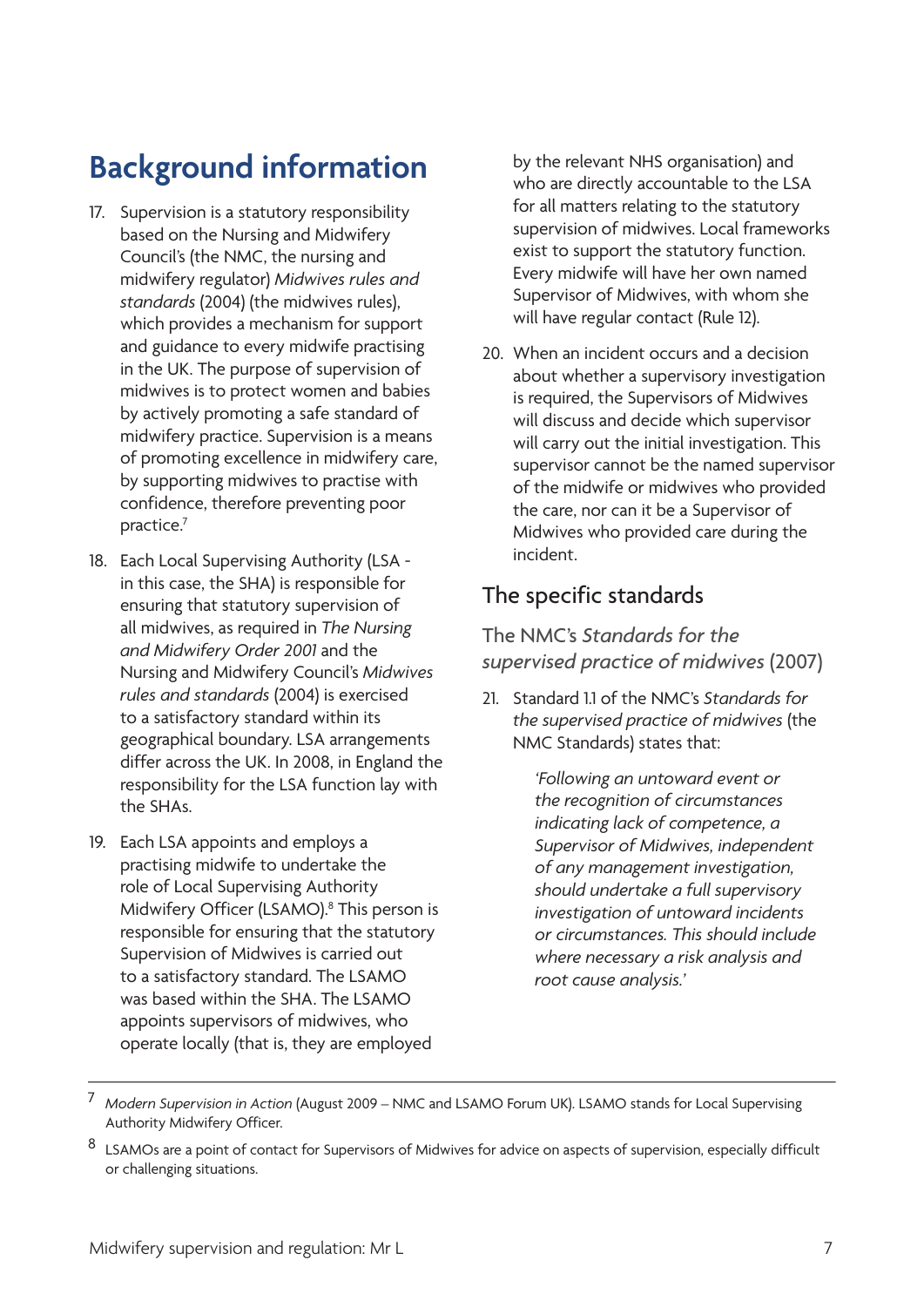#### 22. Standard 1.2 says that:

*'Supervisory investigations should take place as soon as possible after any untoward event or circumstances, and may be initiated by a Supervisor of Midwives regardless of any employment processes. The Local Supervising Authority should be informed that a supervisory investigation has commenced.'*

- 23. In the explanatory notes to standard 1 ('*Investigating alleged lack of competence'*), the NMC Standards say that it is essential that a '*thorough and independent investigation of an untoward event or near miss be carried out by a Supervisor of Midwives to ensure that midwifery practice has been safe'*.
- 24. The NMC Standards also say that the investigating supervisor of midwives should not have been involved in the original incident in order to reduce any potential conflict of interest. They say that it is *'in the interest of protection of the public that such investigations take place and are concluded promptly'* and that, in general, it '*would be reasonable for a 20-day investigation period for instance, following events or receipt of complaints*'.

#### North West LSA *Guidance for Supervisors of Midwives* 2005 (revised 2008)

25. The North West LSA *Guidance for Supervisors of Midwives* 2005 (revised

2008, the guidance) provided guidance for midwifery supervision at the time of the episode complained about. The guidance incorporated parts of the NMC's *Midwives rules and standards* (paragraph 17). In the section relating to *'reporting and monitoring of serious untoward incidents'*  the guidance says that:

- • a Supervisor of Midwives must be notified of all serious untoward incidents;
- if appropriate, a local untoward incident policy should be activated and an internal investigation initiated;
- the LSA should be notified of any maternal death; and
- the LSA should be notified of all unexpected intrauterine or neonatal deaths.
- 26. In cases where there are any uncertainties, the LSA should be contacted for advice.

National Institute for Health and Clinical Excellence (NICE)9 *Intrapartum care*: <sup>10</sup>*care of healthy women and their babies during childbirth* (NICE guideline 55 – September 2007)

27. The NICE guidelines say that, in low-risk women, intermittent auscultation<sup>11</sup> of the baby's heart should be changed to continuous fetal heart monitoring (using an electronic fetal heart monitor or cardiotocograph, CTG<sup>12</sup>) when an abnormal

- 10 Intrapartum means the time from labour to delivery.
- 11 This is a systematic way of listening to the baby's heart by using an acoustical device (similar to a stethoscope) or hand-held ultrasound device (this sends high frequency sound waves into the uterus and provides a reading based on the sound bouncing back).
- $12$  A CTG is a means of recording the baby's heart and the mother's uterine contractions.

<sup>9</sup> This organisation has recently changed its name, and is now known as the National Institute for Health and Care Excellence (NICE). Its functions are the same: to provide national guidance and advice to improve health and social care.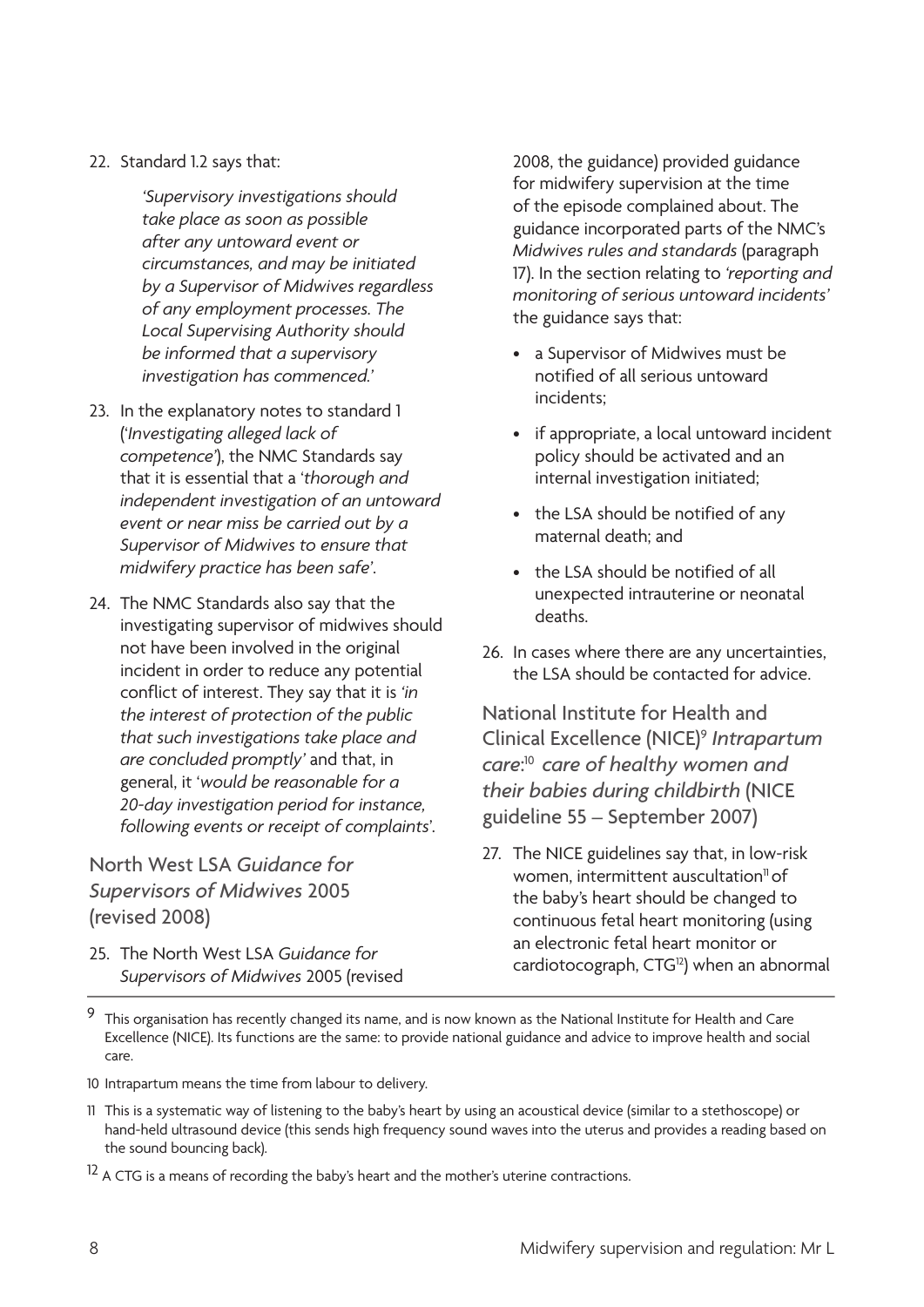heart rate is detected in the baby, either because it is less than 110 beats per minute, or because it is greater than 160 beats per minute, or because it decelerates after the mother's contractions.

- 28. In women who have had more than one birth (parous women), the NICE guidelines say that birth would be expected to take place within two hours. They say that a diagnosis of delay in the active second stage of labour should be made when it has lasted more than one hour, and the mother should be referred to a healthcare professional.
- 29. During the second stage of labour, intermittent auscultation of the fetal heart should occur after a contraction for at least one minute, at least every five minutes.
- 30. The guidelines also say that asymptomatic term babies<sup>13</sup> born to women with pre-labour rupture of the membranes (more than 24 hours before labour) should be closely observed for the first 12 hours of life (at one hour, two hours and then two hourly for ten hours).
- 31. These observations should include:
	- • general wellbeing
	- • chest movements and nasal flare
	- skin colour including perfusion, by testing capillary refill
	- feeding
	- muscle tone
	- temperature
	- heart rate and respiration.

32. A baby with any symptom of possible sepsis, or born to a woman who has evidence of chorioamnionitis.<sup>14</sup> should immediately be referred to a neonatal care specialist.

 $13$  This means babies born after 37 weeks pregnancy, without any symptoms of being ill.

<sup>&</sup>lt;sup>14</sup> Chorioamnionitis occurs when the membranes that surround the baby in the mother's womb become inflamed, normally as a result of a bacterial infection. This is a dangerous condition for both the mother and the baby.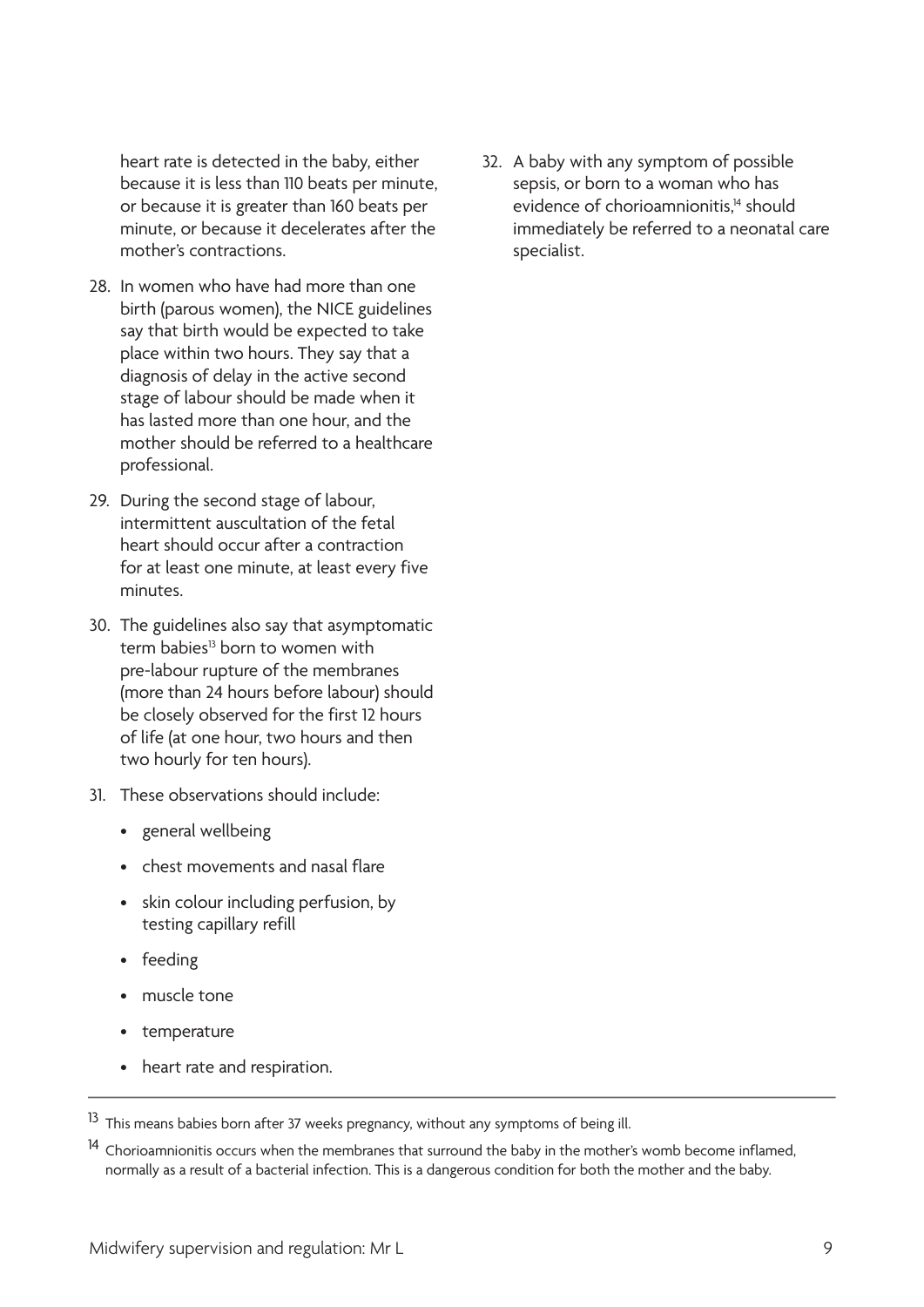# <span id="page-13-0"></span>**The investigation**

- 33. We confirmed our understanding of Mr L's complaint in our letter of 11 October 2012, and we interviewed him on 23 October to discuss in more detail the nature of his complaint and how our investigation would proceed.
- 34. We shared a draft version of this report with NHS England and Mr L, and we took into account their comments before completing our report.
- 35. During this investigation, we have considered relevant documents about Mr L's complaint, including documents relating to the attempts by the SHA to resolve his complaint.
- 36. We have taken advice from one of our clinical advisers: a practising midwife and Local Supervisory Authority Midwifery Officer (the Adviser). Our clinical advisers are experts in their field. In their role as advisers, they are completely independent of the NHS.
- 37. In this report I have not referred to all the information examined in the course of the investigation, but I am satisfied that nothing significant to the complaint or my findings has been left out.
- 38. In addition to the relevant documents about Mr L's complaint, we have also considered two other investigations we have conducted into the SHA. This is because the investigations arose from events that occurred within a few months

of Baby L's birth, at the same hospital, and they relate to part of Mr L's claimed injustice. The anonymised summaries of these two cases are set out at Annex A and B.

#### Key events

- 39. Mrs L already had a daughter, before she became pregnant with Baby L, and she did not have any complications during her first pregnancy.
- 40. On 25 October 2008 Mrs L's waters broke. She went to the Hospital at about 10.50pm and her temperature was recorded as 37.1.<sup>15</sup> Mr and Mrs L said that they spoke to a midwife and explained that they had been poorly for a few days, with symptoms including headaches and sore throats. This discussion was not documented in Mrs L's notes. At this stage it was noted that Mrs L's pregnancy had lasted for about 37 weeks, which meant that her pregnancy had reached term<sup>16</sup>
- 41. Two sets of observations were carried out on Mrs L, which included measuring her blood pressure, pulse, and temperature and palpating her uterus in order to feel the position of the baby. It was also documented that clear, non-smelling liquor<sup>17</sup> was draining from her, and that the baby's heart was heard at 115 to 135 beats per minute.<sup>18</sup> The notes say that it was agreed that Mrs L should stay a little while longer in hospital *'to observe'* and at 11.45pm Mr and Mrs L were told that they could go home and return the following morning. Staff did not take a mid-stream

<sup>15</sup> Normal body temperature in an adult fluctuates between 36 and 37 degrees.

<sup>&</sup>lt;sup>16</sup> A term pregnancy is one in which the baby has fully developed inside the womb and is ready to be born. In England, 37 weeks is considered to be full term, although the actual birth may occur some weeks later.

<sup>&</sup>lt;sup>17</sup> Liquor refers to the amniotic fluid, in other words the waters which surround the baby while in the uterus.

<sup>18</sup> Normal heartbeat would be between 110bpm and 160bpm, NICE Guidelines (*fetal heart assessment and reasons for transfer to electronic fetal heart monitoring*).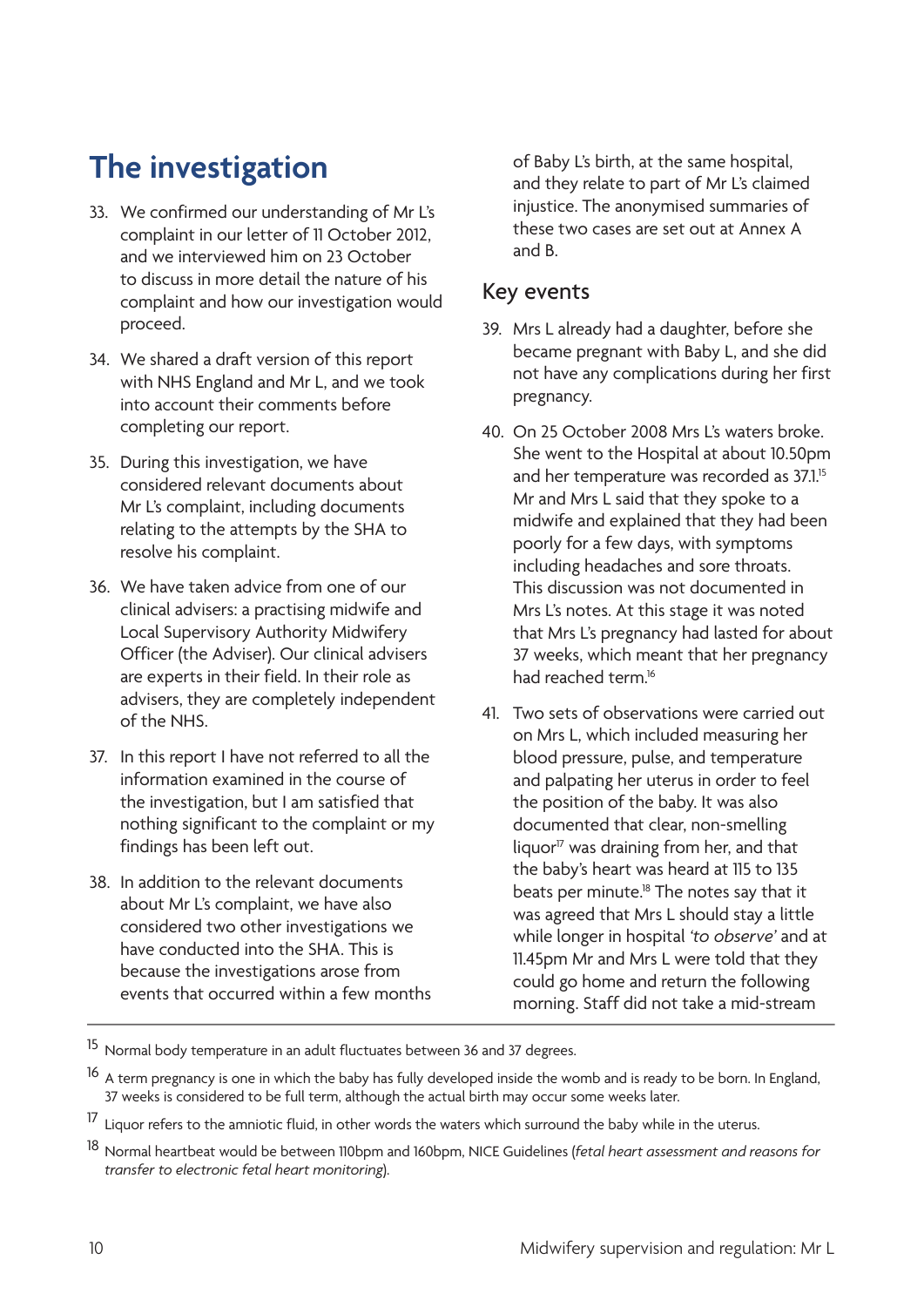specimen of urine or a vaginal swab to screen for infection.

- 42. At 11.20am on 26 October, Mrs L returned to the Hospital. It is documented in her records that she did not have a raised temperature (36.3), and that the liquor that was draining was still clear but she was not yet having contractions. A CTG trace was done that did not show anything abnormal. The notes say that Mrs L had a *'very mild headache'* and that she had not slept well the night before but she was otherwise *'asymptomatic'*. The notes also say that Mrs L was happy to go home and return the next day.
- 43. On 27 October, at approximately 5am, Mrs L started to have contractions and she returned to the Hospital an hour or so later. The notes say that shortly after she arrived, a vaginal examination was performed, showing that her cervix was 'fully effaced'.<sup>19</sup> Shortly after this, Baby L's head was visible, and so Mrs L was helped onto the bed for delivery.
- 44. Baby L was born at 7.38am on 27 October, after what was described in the notes as a *'normal delivery'*. The notes say that he *'cried immediately'* and was given an APGAR score of nine,<sup>20</sup> although when this was repeated after five minutes, it was eight. This was because his respirations were *'shallow'* and he was therefore taken to the resuscitaire.<sup>21</sup> His records show that his APGAR score was 10 after ten minutes.
- 45. Mr L recalls Baby L's birth differently. He says that when he was born, Baby L seemed to struggle with his breathing, and he appeared blue and did not cry. He said that he was taken to one side, his chest was rubbed and when he did not improve, the midwife gave him some oxygen. After this, Baby L improved quickly, and he cried and went pink.
- 46. The first 25 hours of Baby L's life are poorly documented, because the chart that detailed his observations in those hours went missing around the time Baby L was transferred to St Mary's Hospital (part of Central Manchester University Hospitals NHS Foundation Trust).22 What is documented is that at approximately 8.30am on 27 October, Mr L approached staff and said that Mrs L had been feeling unwell, and particularly cold and shivery. When her temperature was taken it was 38.2. Intravenous antibiotics and paracetamol were started shortly afterwards.
- 47. Mr L says he became concerned about Baby L because his wife was unwell. He said that both he and Mrs L were told not to worry by Trust staff as Baby L *'looked fine*'; that the paediatrician<sup>23</sup> was '*too busy'* to see him, but that Baby L was being monitored closely. Mr L says that Baby L was mucousy, breathing quickly and wheezing and that none of the midwives seemed aware that Mrs L was being given antibiotics. Mr L told us that he repeatedly

<sup>&</sup>lt;sup>19</sup> The cervix is a narrow passage forming the lower end of the uterus. As labour progresses, it becomes thinner and shorter, and this is called effacement. Delivery occurs when it is fully effaced.

<sup>&</sup>lt;sup>20</sup> An APGAR score assesses the health of a newly born baby. It includes five criteria; skin colour, pulse rate, reflex irritability, muscle tone and breathing. Each criterion is given a score of 0 to 2. The maximum score is 10, which means the baby is perfectly healthy.

 $21$  A specialist unit for babies who need a little help with their breathing.

<sup>&</sup>lt;sup>22</sup> The actions taken by this Trust and the care provided are not part of the scope of our investigation.

<sup>&</sup>lt;sup>23</sup> A doctor specialising in the health of babies and children.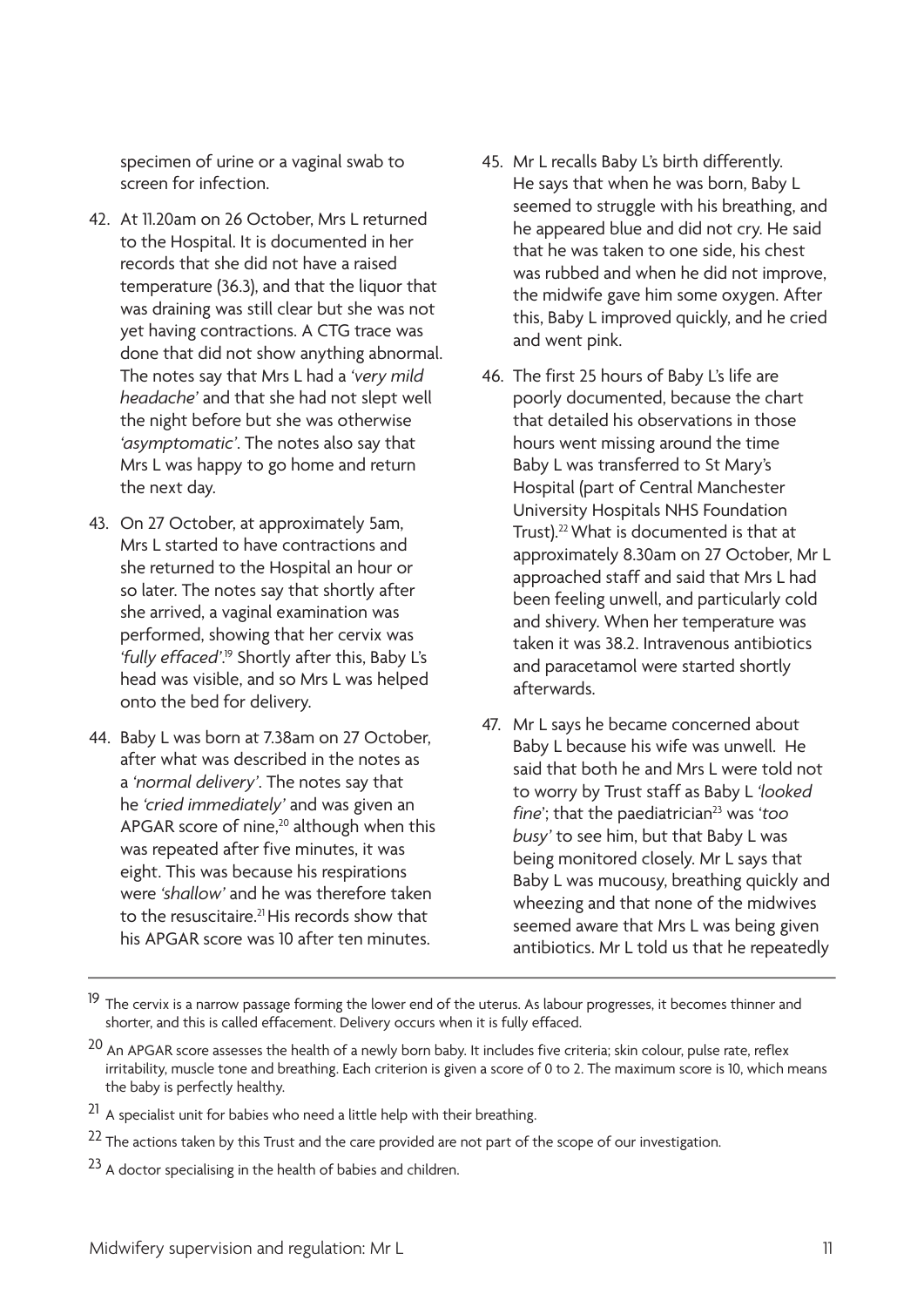expressed concern for Baby L, including asking for antibiotics for him, but he was told that Baby L was fine, and that it was his wife he needed to worry about. He said that when he realised that Baby L's temperature was low, he assumed this meant Baby L did not have an infection, and he was reassured by the midwives that this was the case. For the first 24 hours, Baby L's temperature kept dropping and he was transferred to a heated cot on three occasions. Each time he was taken out of the cot his temperature dropped again.

48. Mr L has told us that around 2am on the morning of 28 October 2008, Mrs L rang the emergency bell because she could hear Baby L *'grunting'* and that she raised concerns about his breathing with staff at that time, who took Baby L out of the room for around 30 minutes. At around 8.30am the same day Mrs L became very concerned about Baby L's condition, and he was seen by a paediatrician for the first time. His condition continued to deteriorate and he was transferred to two different Trusts for intensive treatment. Sadly, on 5 November 2008 Baby L died from pneumococcal septicaemia.

## Mr L's complaint to the Trust

- 49. On 15 November 2008 Mr L made a complaint to the Trust about the care and treatment provided for his son and his wife.
- 50. In December the Trust commissioned an external review of the care provided for Baby L. This review was carried out by the head of midwifery at Macclesfield

District General Hospital (managed by East Cheshire NHS Trust), a consultant obstetrician and gynaecologist and a consultant paediatrician both from the Royal Albert Edward Infirmary Wigan (managed by Wrightington Wigan and Leigh NHS Foundation Trust).

- 51. The external report was produced in February 2009. The report was based on the recollection of the family, Mrs L's and Baby L's records (insofar as these were available), a root cause analysis carried out by the Trust and the staff's statements. The report said that, following the spontaneous rupture of her membranes, Mrs L was managed in line with accepted practice. However, swabs to check for infection had not been taken from Baby L, which was contrary to Trust guidelines. These said that a swab should be done when membranes have been ruptured for more than 24 hours. The report said that there was no evidence of a holistic overview of care, which would have included consideration of the potential consequences of the maternal infection for Baby L. The report also said that there was no evidence of a handover of care for Mrs L and Baby L when they were transferred from the labour ward to the postnatal ward, and that it appeared that *'workload pressures*' may have influenced the care that was provided.
- 52. The report also identified that there appeared to be a lack of staff awareness that persistent hypothermia $24$  in a neonate can be a sign of sepsis<sup>25</sup> and that Trust staff had failed to recognise the relevance

<sup>&</sup>lt;sup>24</sup> Mild hypothermia in newborns is defined as a core body temperature of 36 to 36.4, moderate hypothermia as 35.9 to 32 and severe hypothermia as less than 32. Department of Reproductive Health and Research (RHR), World Health Organisation. *Thermal protection of the newborn: A practical guide* (WHO/RHT/MSM/97.2). Geneva: World Health Organisation. 1997.

<sup>&</sup>lt;sup>25</sup> Sepsis is a life-threatening illness that is caused by the body overreacting to an infection.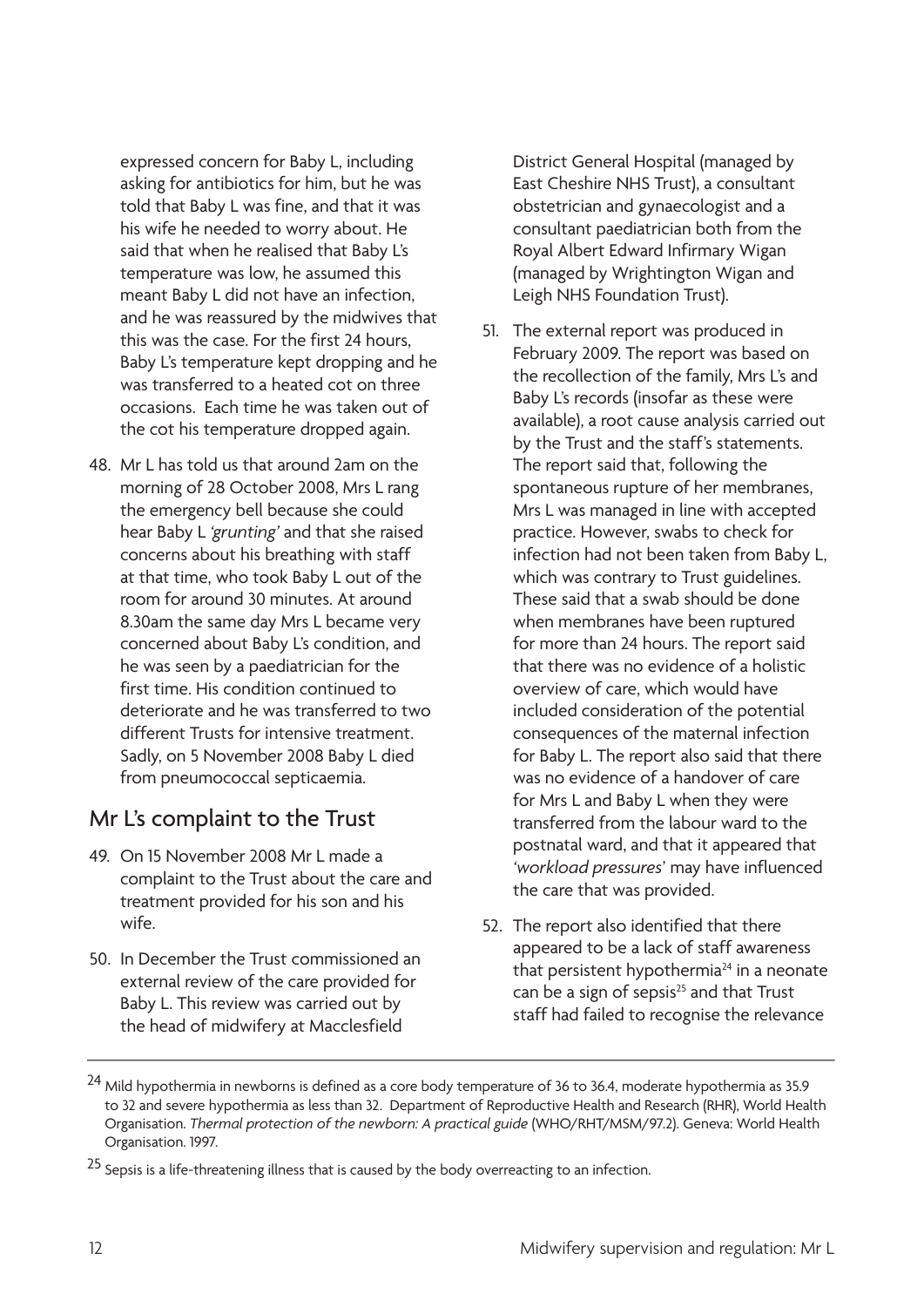of neonatal hypothermia and the need to refer Baby L for a medical assessment. The report concluded that if antibiotics had been given to Baby L earlier, he might have survived. The report also said that the Trust's record keeping following Baby L's birth was of an exceptionally poor standard.

- 53. On 25 March 2009 the Trust wrote to Mr L and acknowledged the external report's fundamental conclusion, which was that *'the care received by* [Baby L] *was not acceptable'* and that *'as a direct consequence, he lost his fight for life'*.
- 54. As a result of this external inquiry, the Trust had asked all other investigations to stop until the inquiry had been concluded. This included the supervisory investigations that Midwife A was due to carry out. Once the external report was issued, Midwife A carried out her supervisory investigation.

## The local supervisory investigation on behalf of the LSA

- 55. The LSA issued the report on 22 May 2009. The report was produced by Midwife A and specifically referred to the Trust's own root cause analysis, which Midwife A had also carried out. There was also reference to the external report that had been commissioned in December 2008.
- 56. Although the LSA report referred to some of the findings of the external report, it did not agree with all of them. It agreed that midwives had missed potential opportunities for intervention, although it said that the changes in Baby L's condition were subtle. The report concluded that it was impossible to say whether these interventions would have altered the outcome. (This is in contrast to the Trust's estimate that Baby L would have had a 90% chance of survival had he received

antibiotics earlier.) The LSA agreed that there were concerns about the standard of record keeping at the Trust. They concluded that, whilst the care given to Mrs L and Baby L was not recorded to a satisfactory standard, the care itself was satisfactory. They recommended retraining for four of the midwives involved in Baby L's care. They said that the staffing levels at the maternity unit were at a normal level. The LSA responded to Mr L's remaining concerns that were within their remit that:

- 1. There were no medical records available for Baby L for the first 24 hours – the LSA concluded that the standard of record keeping was unacceptable. (However, there was detailed documentation of maternal care.) They also said that staff were unable to find Baby L's observations charts for his first 24 hours.
- 2. The failure of the midwives regarding:
	- a. paediatric examination the actions of the paediatrician should be criticised. They said that the midwife gave the paediatrician adequate information about the gestation of the baby, how long the membranes had been ruptured and that Mrs L had a raised temperature following delivery. They also said that three-hourly observations were commenced.
	- b. taking a swab revised guidelines had been implemented since Baby L's death to help maternity staff manage babies at risk following prolonged rupture of the membrane.
	- c. recognising signs of infection – Baby L's temperature ranged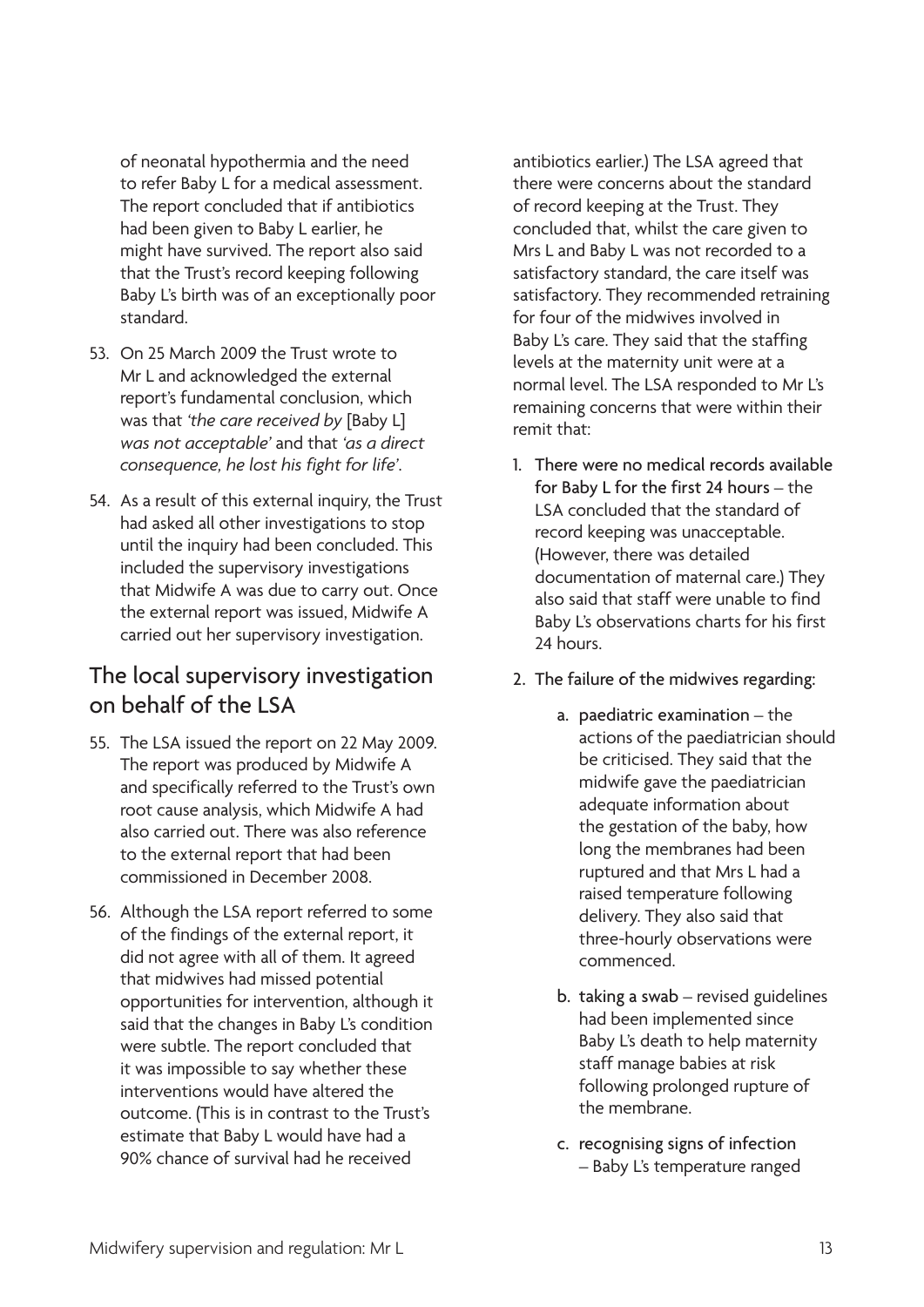between 36.4 and 36.8. Baby L's inability to maintain a steady temperature was thought to be due to the cold room. Staff training days were to be organised to help with recognising the signs of infection.

- 3. Why Baby L was not examined by a paediatrician immediately after birth and why was a paediatrician not consulted when Mrs L complained about Baby L's laboured breathing – it was a paediatric decision not to examine Baby L and the midwives set up the regular observations as instructed. They said that, in terms of Baby L's laboured breathing, all his observations were within normal limits and he was '*thoroughly checked*'. They said that for this reason, they did not think it had been necessary to inform a paediatrician about Mrs L's concerns.
- 4. Why Baby L was monitored by the same lady who had served Mrs L food they said that only qualified staff were involved in monitoring Baby L. They said that the rota showed a maternity assistant, trained to undertake neonatal observations, was on duty that day. They also explained that her role included giving out the meals.
- 5. Why staff did not adhere to NMC Standards and complete records after Baby L's collapse – they said the documentation of Baby L's care was unacceptable and that this was being addressed by the recommendations from the internal and external reports.

## Mr L's complaint about the LSA report

57. Mr and Mrs L, and Mr L's father, met the LSAMO and Midwife A on 2 June 2009.

Mr L then wrote to the SHA on 14 June 2009 outlining the areas of the LSA report that he was concerned about. The LSAMO responded on 29 June, on behalf of the SHA.

- 58. The LSAMO said that in terms of Mr L's concern about Baby L's temperature, they had re-interviewed the midwife who had placed Baby L in the warming cot. This midwife could not remember the temperature readings on the observation chart, which had gone missing, but she accepted Mrs L's recollection that Baby L's temperature was 35.8 and then 36.1. However, the midwife also said that she was sure that all of Baby L's other observations were normal. She said that she was reassured when she placed Baby L in a warming cot and he responded well, and for that reason she thought that appropriate action had been taken.
- 59. The LSAMO also addressed the different recollections of Baby L's condition at birth. She said that Mr and Mrs L's recollections of Baby L at birth (that he was blue and not breathing immediately) were not unusual. She said that the APGAR scores that were given to Baby L after he was born reflected the descriptions that Mr and Mrs L had given about his condition. However, the LSAMO concluded that *'clearly, the actions taken by the midwives to stimulate* [Baby L] *were effective – as his APGAR score increased to 10 at ten minutes after birth'*.
- 60. Finally, she said that the midwives involved in Mrs L's care were not aware of how ill she felt, only that she had a headache. She said that when they had been asked again following their meeting of 2 June, they still did not recall any of the other symptoms that Mr and Mrs L said that they had explained at the time. She concluded that since these additional symptoms had not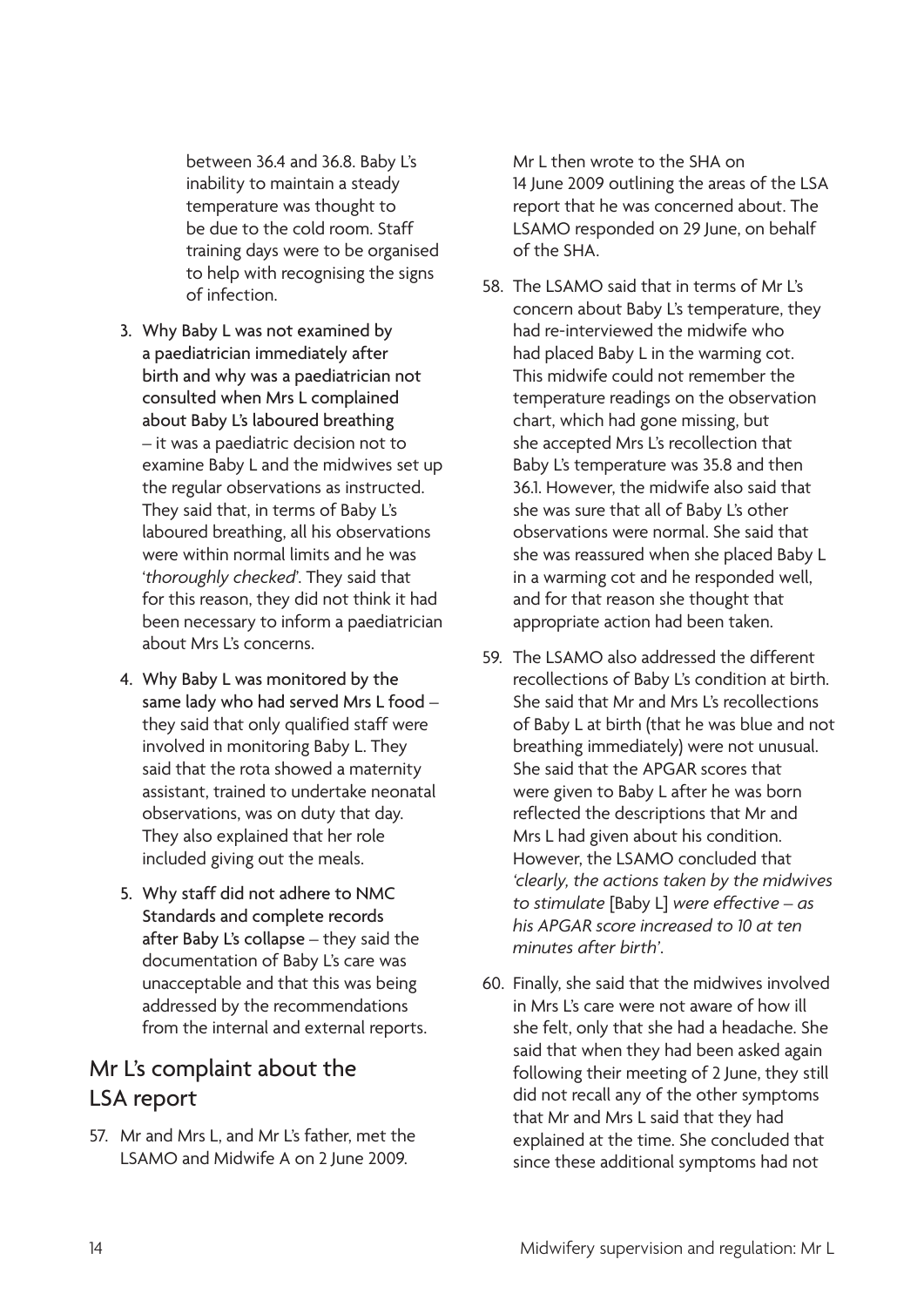been recorded, it was *'difficult to pursue this issue any further'*. The LSAMO said that since Mr L had referred his son's case to the NMC, who also had a copy of the LSA report, it was for them to *'reach a decision regarding further investigation of midwifery practice and appropriate action'*.

The SHA's first external review of the LSA report

- 61. On 4 July 2009 Mr L wrote back and said that the LSA report, as it stood, was *'fundamentally flawed'*. Following several other letters from Mr L, and a letter from the NMC in November 2009 expressing Mr L's concerns about the LSA report, the SHA agreed to commission an external review of the LSA report. The terms of reference of this review excluded any consideration of the midwifery care provided to Mrs L and Baby L. The review would be done by an LSAMO from a different LSA. On 25 June 2010 the SHA sent this report to Mr L. The report concluded that the LSA had *'followed proper process in conducting the original investigation on the actions of midwives'*.
- 62. Mr L was concerned that the family's recollections had been discounted, but the reviewer found that *'in all cases the queries* [raised] *had been followed through, the evidence checked and a response provided'*. The SHA said that it was not for the review to solve the discrepancies between what the family said and what the midwives maintained or had documented in the records. The reviewer concluded that without the missing observation chart, she had not been *'in a position to challenge the midwives' recollection of events*'. The reviewer shared the concerns identified in the LSA report

about poor record keeping but concluded, after checking the electronic records, that the midwives had not changed their records after the event. Finally, the review concluded that the original LSA report correctly identified the areas of practice that required development. The reviewer also confirmed that there was no conflict of interest in the maternity risk manager (Midwife A) carrying out the supervisory investigation.

The SHA's second external review of the LSA report

- 63. Mr L was not happy with the conclusions of the review, and reiterated his concerns that the content and conclusions of the original LSA report were based on the accounts of the midwives, without taking into account the evidence he and his wife were able to provide. He said that:
	- the reviewer had missed the point about the maternity risk manager carrying out the LSA investigation. He said that she was the person accountable for clinical risk management when Baby L died, and as such, there was clearly a conflict of interest in her carrying out the supervisory investigation;
	- he acknowledged that when he raised the issue of the discrepancies between his recollections and those of the midwives, these were looked into. However, he said that in the end *'no other action was taken in response and the report and its conclusions remained the same'*; and
	- in terms of the record keeping, he said that he had not suggested that the midwives had retrospectively changed the records. He said that the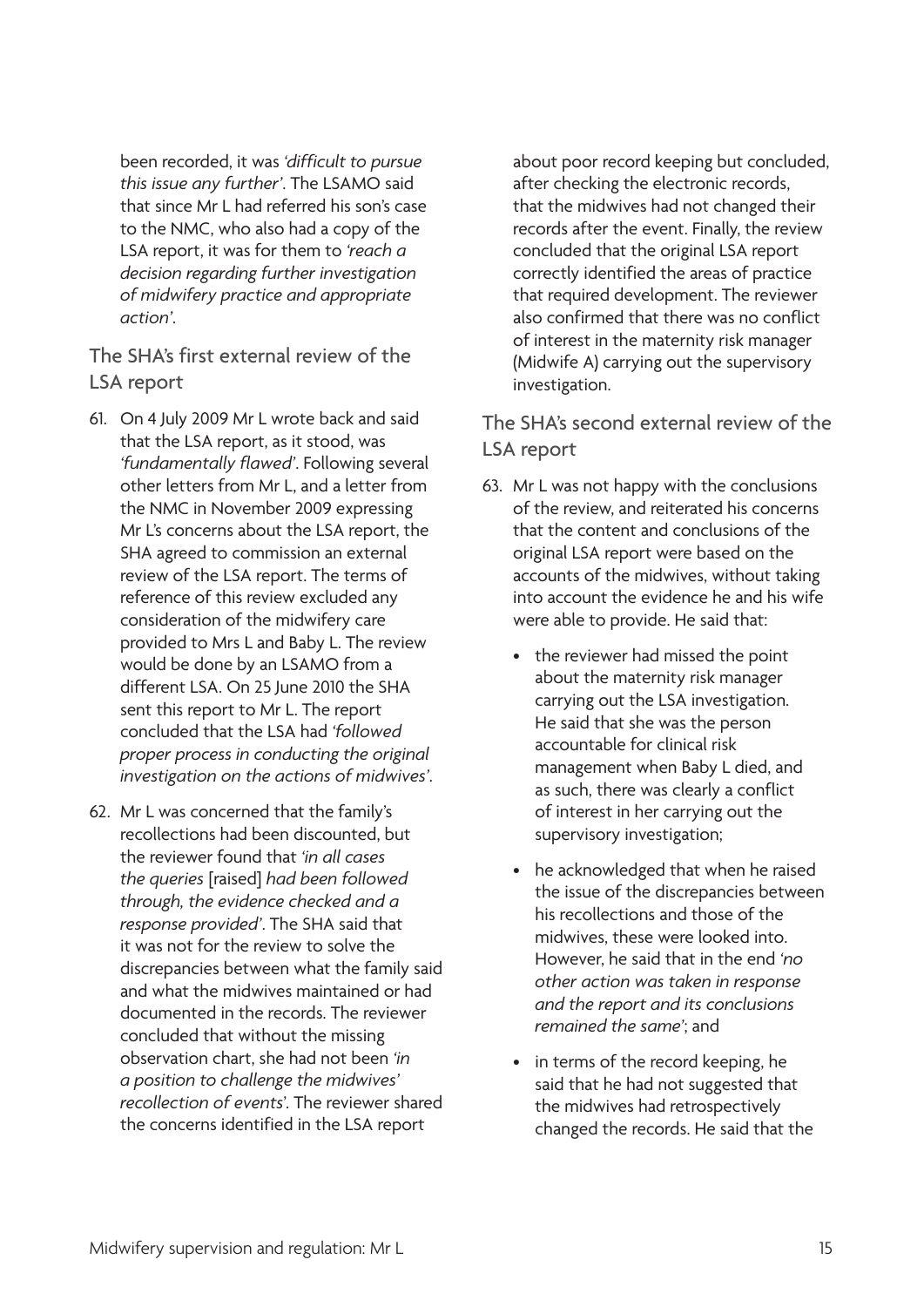descriptions of Baby L at birth, and the related APGAR scores, were not possible.

- 64. Mr L concluded that in his view, the review did not address the complaint he had made about the LSA report.
- 65. Following further exchanges between Mr L and the SHA, and a meeting with the SHA on 16 November 2010 (where the SHA apologised for the distress the initial review had caused Mr L), the SHA, jointly with the NMC, completed a second review of the LSA process on 8 December 2010. This review identified a number of concerns. In particular, it found that the supervisory investigation was delayed and that the original LSA report had exceeded its remit by addressing service issues that were not related to the individual midwives' fitness to practise. It acknowledged that allowing the Trust's maternity risk manager to carry out the supervisory investigations was intended to strengthen the process but had led to the two investigations being blurred. This in turn meant that the supervisory investigation was no longer independent.
- 66. The SHA said that the review demonstrated that the process was not as robust as it should have been and that the LSA appeal process (in other words, the first review) had not helped resolve Mr L's key issues. The SHA concluded that the *'LSA report lacked a logical analysis of the evidence and that the evidence was not clearly presented to support the conclusions'*.

67. Mr L wrote to the SHA on 3 January 2011 asking for a new local supervisory investigation to be conducted, given the failings that the SHA had identified in the original LSA investigation. The SHA replied on 28 January and explained that it would not be appropriate to have another investigation because the matter had now been escalated to the NMC. The formal proceedings that were taking place against four midwives would provide a thorough investigation into the actions of the midwives with regard to their care of Baby L.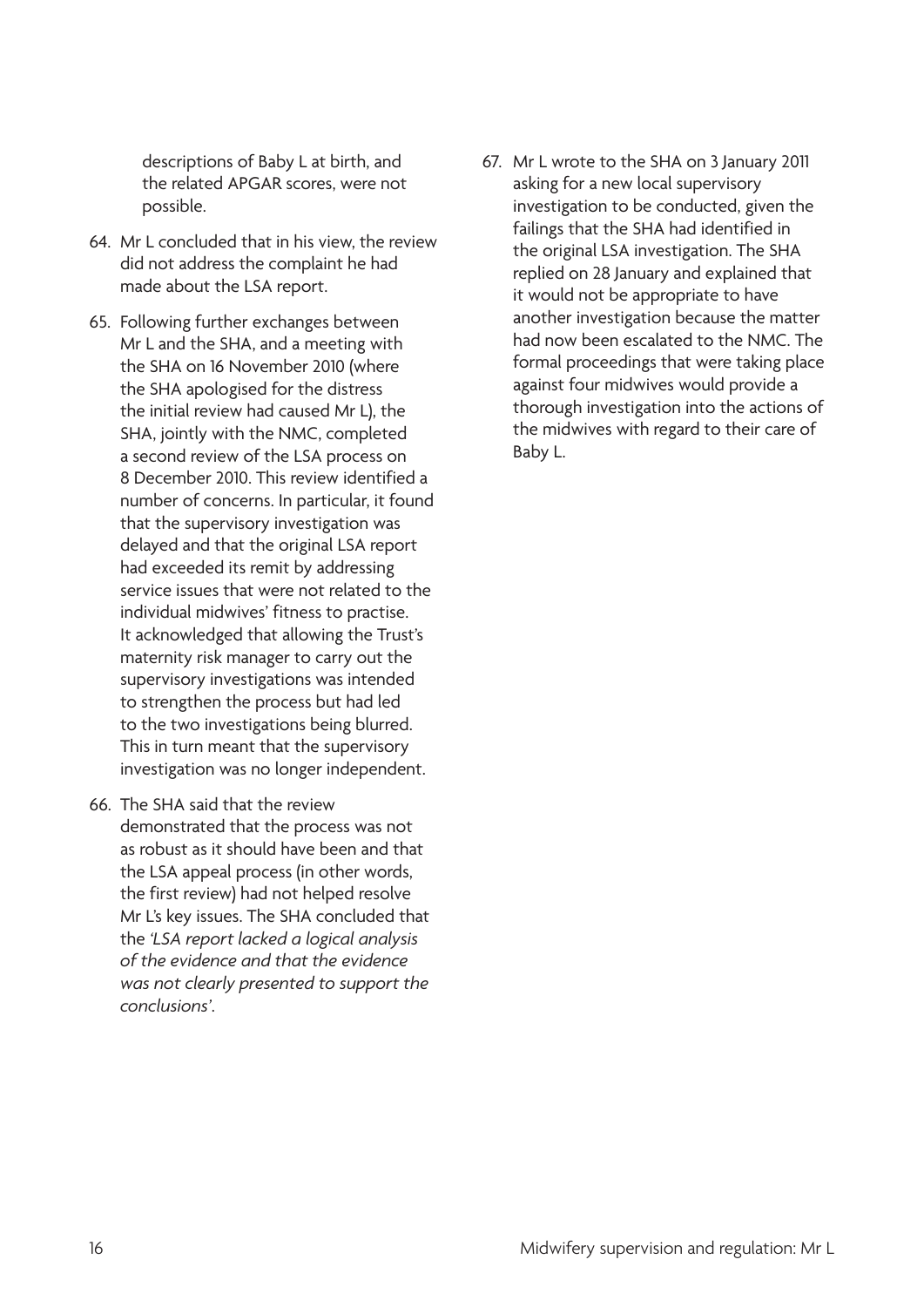# <span id="page-20-0"></span>**Our clinical advice**

- 68. The Adviser said that the purpose of the supervisory investigation would be to review the fitness to practise of the midwives and make a decision about whether any local remedial action was required, for example, supervised practice or developmental support programmes. It could also establish whether to refer the matter to the NMC if serious misconduct or serious incompetence was identified.
- 69. The Adviser said that the aim of the investigation would be to focus on midwifery practice issues only. It would be for the LSA to decide whether to suspend the midwife, or midwives, from practice if serious misconduct or incompetence was found.

### The midwifery care

70. The Adviser said that while NICE guidelines suggest that induction of labour is appropriate approximately 24 hours after the rupture of membranes, this would have meant inducing Mrs L's labour at around 9pm on 26 October. She said that it would be usual to wait until the following morning and not to ask a woman to return late at night to start labour unless there were signs of infection. She said that NICE guidelines suggested that women should be asked to measure their temperature every four hours and report immediately any change in the colour or smell of the liquid draining. The Adviser said that Mrs L was given a thermometer and told to return if she felt unwell, or if she saw

blood, or black staining, or could not feel the baby moving.

- 71. The Adviser noted that an hour after birth, Mrs L was unwell, with a high temperature and felt cold and shivery. She said that chorioamnionitis was probably suspected because the midwives called an obstetric doctor.26 She said that nothing was documented by the doctor, and so she could not say whether any tests were carried out to confirm the diagnosis. She said that a sample of the placenta $27$ (a placental swab) taken on 27 October, and reported on two days later, showed streptococcus pneumonia.<sup>28</sup> NICE guidelines say that a baby born to a woman who has evidence of chorioamnionitis should immediately be referred to a neonatal care specialist. The Adviser said that Baby L should have been reviewed by a paediatrician and the midwife should have recognised the need for this review, because there could have been a link between the mother's infection and the health of the baby. (Although the midwife asserted that she called a paediatrician, there are no records to corroborate this or what was said, other than a record that a bleep was made.)
- 72. The Adviser said that although there was initial disagreement about the temperatures recorded on the observation chart that had gone missing, the midwife did recall that at 4pm on 27 October 2008 Baby L's temperature was *'low*'. The Adviser said that this should have prompted the midwife to refer the baby to a paediatrician.

<sup>26</sup> A doctor specialising in the health of pregnant women.

<sup>&</sup>lt;sup>27</sup> The membrane that lines the uterine wall during pregnancy.

<sup>28</sup> A type of bacteria that can cause pneumonia and other diseases.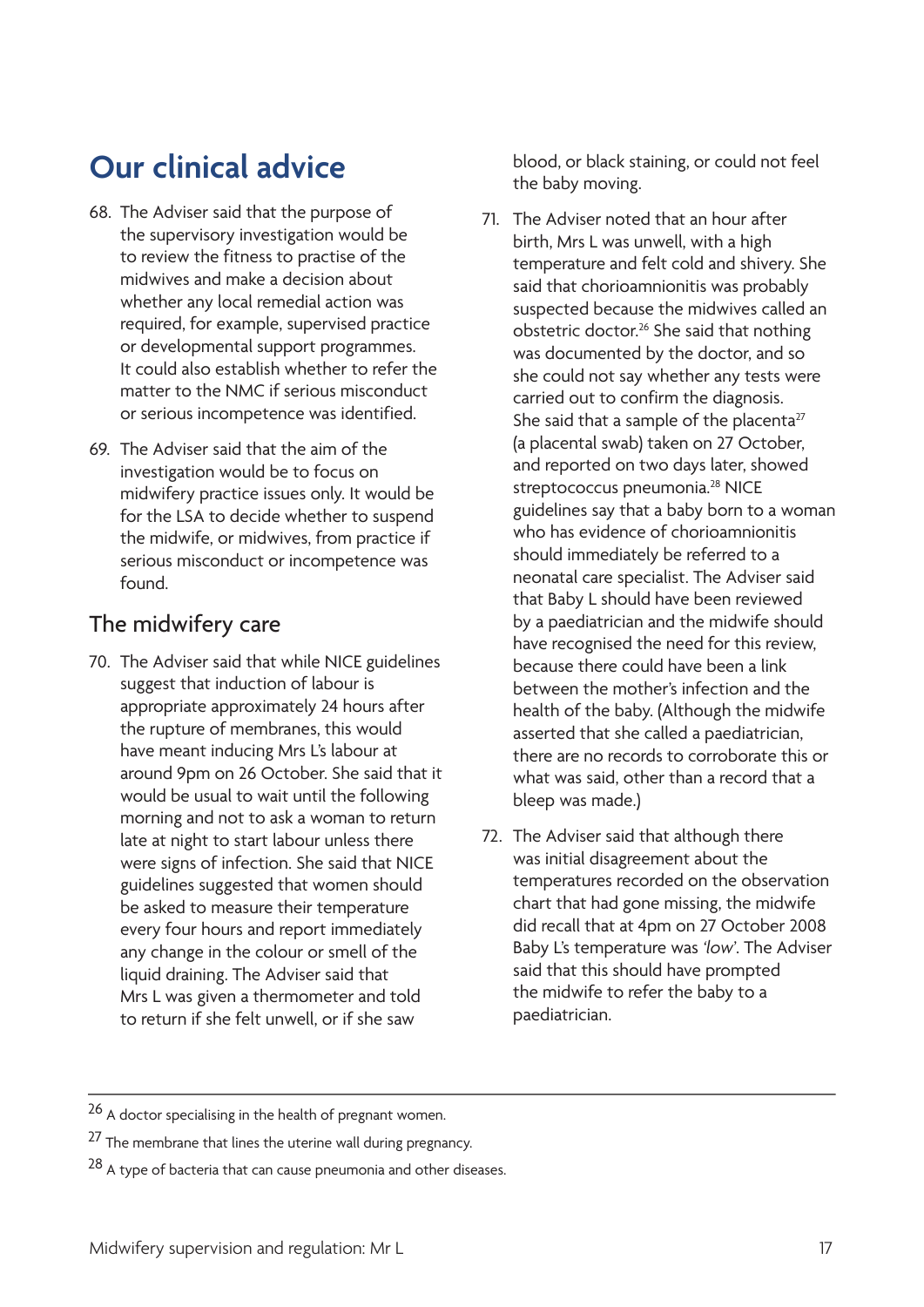- 73. The Adviser said that there were other missed opportunities to refer Baby L to a paediatrician. She said that at 6.50am on 28 October, when Baby L was put back into the cot warmer, the paediatrician should have been called to check Baby L because he was being placed in the cot warmer for a second time.
- 74. The Adviser concluded that the midwifery care provided to Mrs L and Baby L was below established good practice at the time, and there were missed opportunities to refer Baby L to the paediatric team. She said that midwives should refer to an appropriate professional when deviations from normal are identified. Baby L should have been referred to a paediatrician when his temperature was found to be low.

#### The LSA actions

75. The Adviser acknowledged Mr L's concerns about the dual role of Midwife A. The Adviser said that she did not have concerns about Midwife A undertaking the supervisory investigation as long as she was not the named supervisor of any of the midwives involved in Mrs L's care and had the necessary skills to carry out the investigation.

## The LSA report

76. The LSA report looked at a number of issues, and specifically at the actions of four of the midwives who had looked after Mrs L and Baby L. The Adviser said that Midwife A had made an assumption, based on the recollections of the midwives, that Baby L's temperature ranged between 36.4 and 36.8, which would have been normal. There were no records to support that.

77. Midwife A said that the lack of documentation of Baby L's observations, including the missing neonatal chart, constituted *'poor practice'*, which *'did not reflect the care given'*. The Adviser said that Midwife A should not have made that assumption. Without the records, she could not assume the standard of care that was provided for Baby L.

#### The individual midwives

78. The LSA report then examines the midwifery care provided by each of the four midwives.

#### Midwife E

79. No practice issues were identified for the first midwife (Midwife E), on the basis that the only criticism of her practice (in the external report commissioned by the Trust) was that she did not carry out an initial baby check when she took over the care of Mrs L and Baby L. However, the LSA report said that an audit of the electronic records showed that Midwife E had carried out the initial baby check, and had recorded the birth details as required. It said that the printouts from the system did not show all the information that would reflect this, but concluded that this was a failure in their information system. The Adviser did not make any criticism of this finding, although she said she would have expected more detail in the record of the initial examination.

#### Midwife F

80. Midwife A said, in the report, that Midwife F had approached her following Baby L's collapse, as she was *'very concerned that her documentation was incomplete and did not reflect the care that was given'*, and that she had been distressed at not having insisted that the paediatrician reviewed Baby L. The Adviser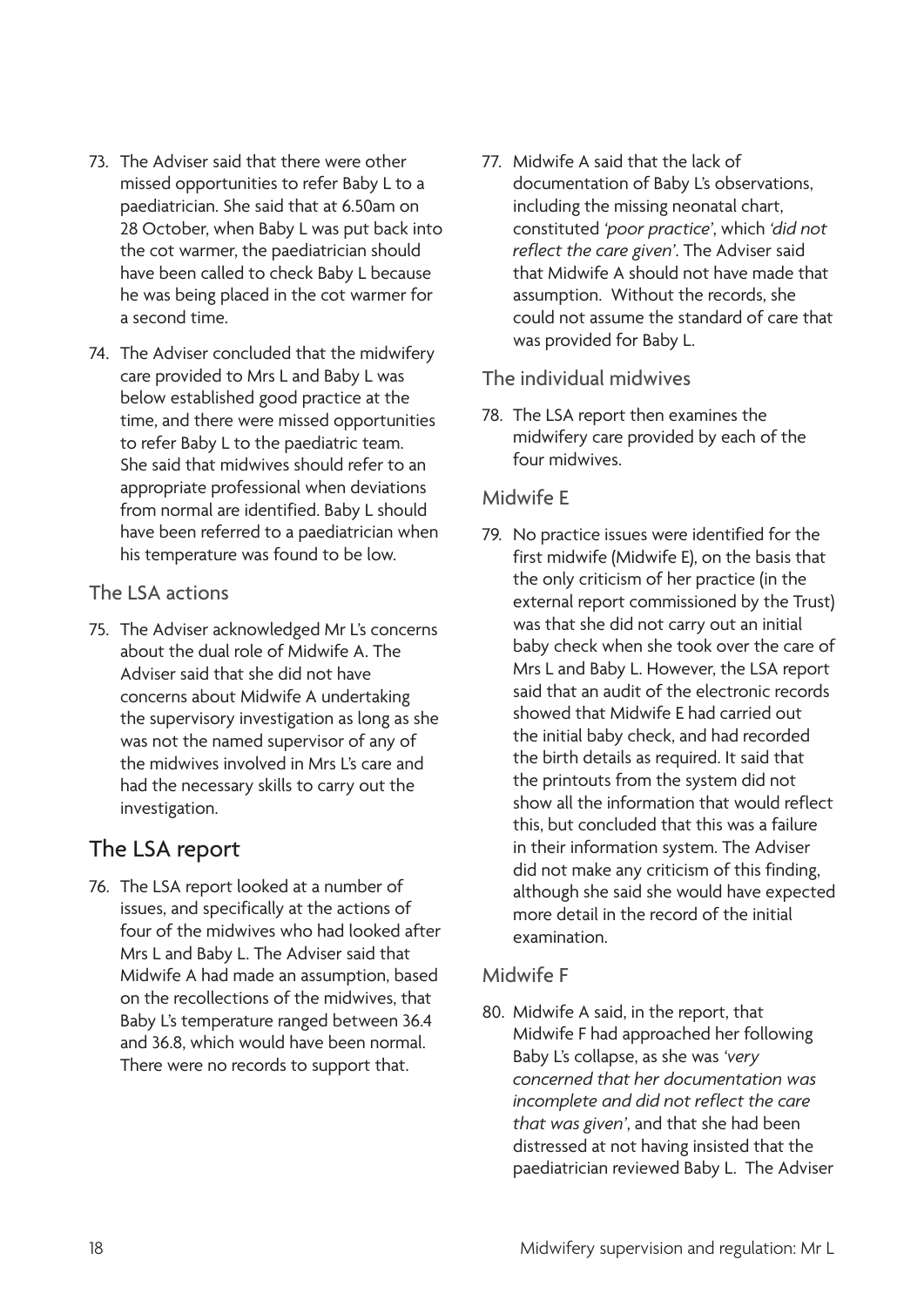said that the LSA should have explored further whether the midwife knew that. given the circumstances of Mrs L's collapse and the pre-labour rupture of membranes, she should have asked a paediatrician to review Baby L, or whether she lacked the knowledge necessary to realise that this review was needed.

81. The Adviser was also critical of Midwife A's failure to explore the midwife's recollection that Baby L's temperature had been *'low'*. There was no explanation of what she meant by *'low'*. The midwife did acknowledge that she had not identified that Baby L's drop in temperature might be an indication of sepsis, because all of his other observations were normal. The Adviser said that Midwife A should have explored with the midwife whether she now had the relevant knowledge and skills to practise as a midwife, and to recognise neonatal sepsis. (By the time the report was produced, this midwife had already undergone retraining about neonatal sepsis.)

#### Midwife J

82. Midwife A concluded that she was *'satisfied that this midwife provided a high standard of care despite the lack of appropriate evidence'*. The Adviser said that this was an assumption and Midwife A should have explained how she reached this conclusion. The Adviser said that if Baby L's temperature was within the normal range, as Midwife J said, then it was not clear why he was placed in a cot warmer. And, if he needed to be in a cot warmer, a paediatrician should have been called.

#### Midwife H

83. The Adviser said that again, Midwife A made an assumption about the midwife's fitness to practise. Midwife A had said that she believed that if this midwife had found any deviations from normal in Baby L's condition, she would have asked for medical assistance.

### Conclusions of the LSA report

84. The Adviser said that the conclusions of the report were also assumptions. She said that while the report said that changes in Baby L's condition were subtle and not easy to recognise, Midwife F had recalled that Baby L's temperature was low. The Adviser said that the basic conclusion that it was *'impossible to say whether these interventions would have altered the outcome'* was inappropriate, because the LSA report should have focused on whether the individual midwives were fit to practise.

## Subsequent actions by the SHA/LSA

#### Subsequent interview with Midwife F

- 85. The LSAMO told Mr L that when Midwife F had been interviewed again, she agreed that Baby L's temperatures could have been 35.8 and 36.1. She admitted to knowing that Baby L's temperature was lower than expected. This was the reason she placed him in a warming cot.
- 86. The Adviser said that this letter lacked detail about the action the LSA was going to take in light of this new information. The Adviser said that both Midwife A and the LSAMO missed an opportunity to review the supervisory investigation in the light of fresh evidence. She said that although that midwife had since undergone training, there was no assessment or comment about her level of competence.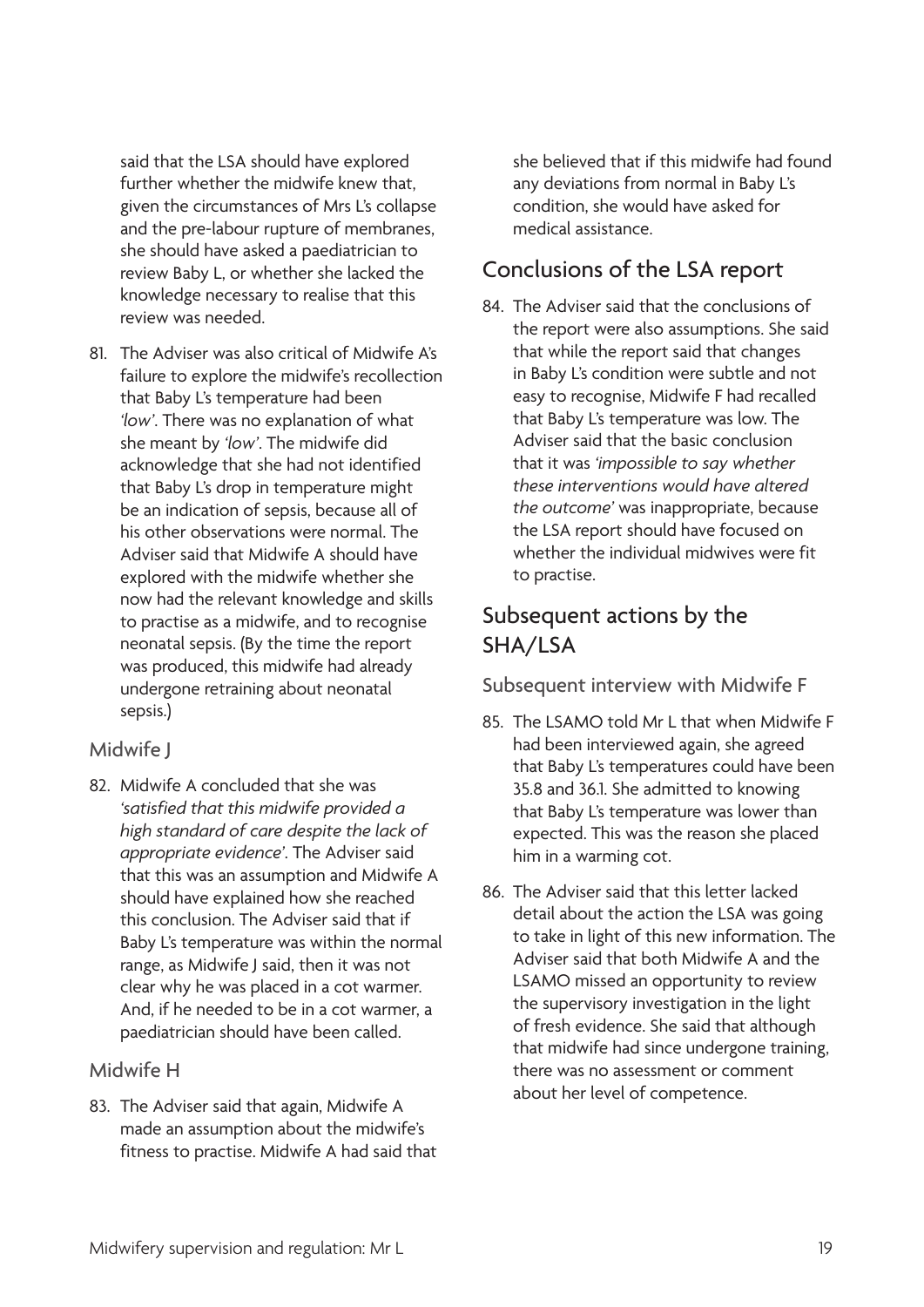<span id="page-23-0"></span>The external review of the supervisory investigation

87. The Adviser said that this review would have been difficult to carry out, given that the terms of reference specially excluded any consideration of the midwifery care that was provided. She said that a review of the midwifery care would be needed in order to determine whether the supervisory investigation was carried out appropriately and had reached appropriate conclusions.

# **Findings**

### The supervisory investigations

- 88. In order for the SHA to 'get it right' and adequately carry out its duty to perform open and effective supervisory investigations, Midwife A and the LSAMO should have acted in accordance with the relevant standards and with established good practice at the time, as described by the Adviser. A decision about whether to undertake a supervisory investigation should have been made as soon as possible. That investigation should have been completed within 20 days. The investigation and subsequent report should have been thorough and independent, in order to ensure that the midwifery care provided was safe and woman-centred. The report should have identified midwifery care that fell short of relevant NICE guidelines or established good practice.
- 89. The supervisory investigation into the midwifery care provided for Mrs L and Baby L was complicated by a number of factors. A crucial document detailing Baby L's observations was missing. The investigation itself was delayed as a result of the Trust's decision to commission an external investigation into the care provided to Mrs L and Baby L. Ultimately, it was a failing that the investigation was not carried out as soon as possible. Midwife A should have known that, in her capacity as supervisor, she was not bound to delay her investigation while the Trust was investigating the care provided for Mrs L and her son. The failure to go ahead with a supervisory investigation immediately meant that when staff were interviewed, the events were not as fresh in their minds as they might otherwise have been.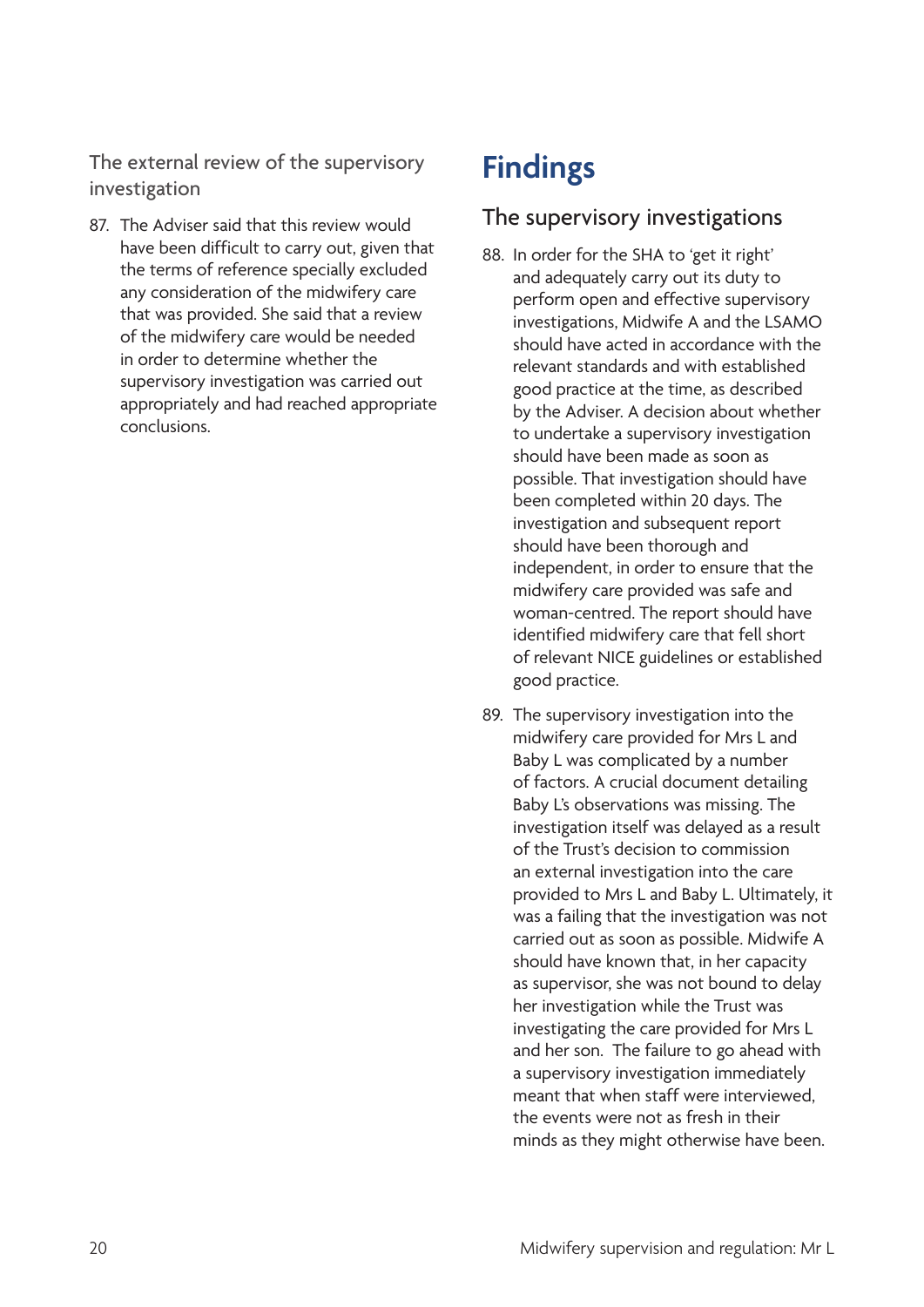Without the neonatal observation chart, the recollections of staff were particularly important, and so the delay was a serious failure.

- 90. It was not against the then guidance for Midwife A to carry out a statutory investigation and I have not seen any evidence that a conflict of interest influenced her decision in Mr L's case. Nonetheless, I can quite understand why the possibility of a conflict would be a worry for any parent finding themselves in this position. For that reason, I am deeply concerned that the regulations allow potential muddling of the supervisory and regulatory roles of midwives or even the possibility of a perceived conflict. That cannot be in the interest of patient safety. And it is inherently unfair to service users and to midwives themselves.
- 91. Putting aside the question of any perceived conflict of interest, the report itself was deficient in many respects. Most of the report is based on assumptions, either about the care given or about Baby L's temperature. Whilst I accept that at the time of writing the report, Midwife A was unaware that Mrs L recalled that Baby L's temperature had dropped to 35.8 and 36.1, Midwife F recalled his temperature being *'low'*. The report did not address this, it did not seek to explore what *'low'* meant, or why the midwife did not take further action. Other assumptions were made. The report highlights a general concern about record keeping, yet Midwife A asserts with absolute confidence that the midwifery care provided was of a high standard. There was ample evidence from the records that Baby L's temperature could not have been entirely within normal limits: he was placed in a cot warmer on more than one occasion, including an hour or so before his collapse. The report did not establish why

the midwives had taken this action, why they had not asked for paediatric support, or whether they would do so in future.

- 92. I agree with the conclusion of the SHA's second review, carried out jointly with the NMC, that the original LSA report '*lacked a logical analysis of the evidence and that the evidence was not clearly presented to support the conclusions'*.
- 93. The failings of the original LSA report were compounded when fresh information was provided by Mr L about Mrs L's recollection of Baby L's temperature. When re-interviewed, Midwife F accepted that Baby L's temperatures could have been as low as 35.8 and 36.1. By implication, this meant that she accepted that Baby L might have been displaying signs of hypothermia but she did not take appropriate action to address this. This information from Mr L should have prompted Midwife A, or the LSAMO herself, to reconsider the basic conclusions of the LSA report. I accept that there might have been some difficulty with this, as it appears the report had already been shared with the NMC. But that does not excuse the failure to act. The fact remains that much of the LSA report was based on the premise that Baby L's temperature did not fluctuate outside normal parameters and that the signs that he might be ill were subtle. If this premise was open to question, then the original report itself was unsound. The document designed to identify possible fitness to practise issues did not achieve its objective.
- 94. Finally, the LSAMO appeared not to recognise the issues with the original LSA report once the fluctuations in Baby L's temperatures had been accepted. In her letter of 29 June 2009, she suggested that since Mr L had referred Baby L's case to the NMC and they had a copy of the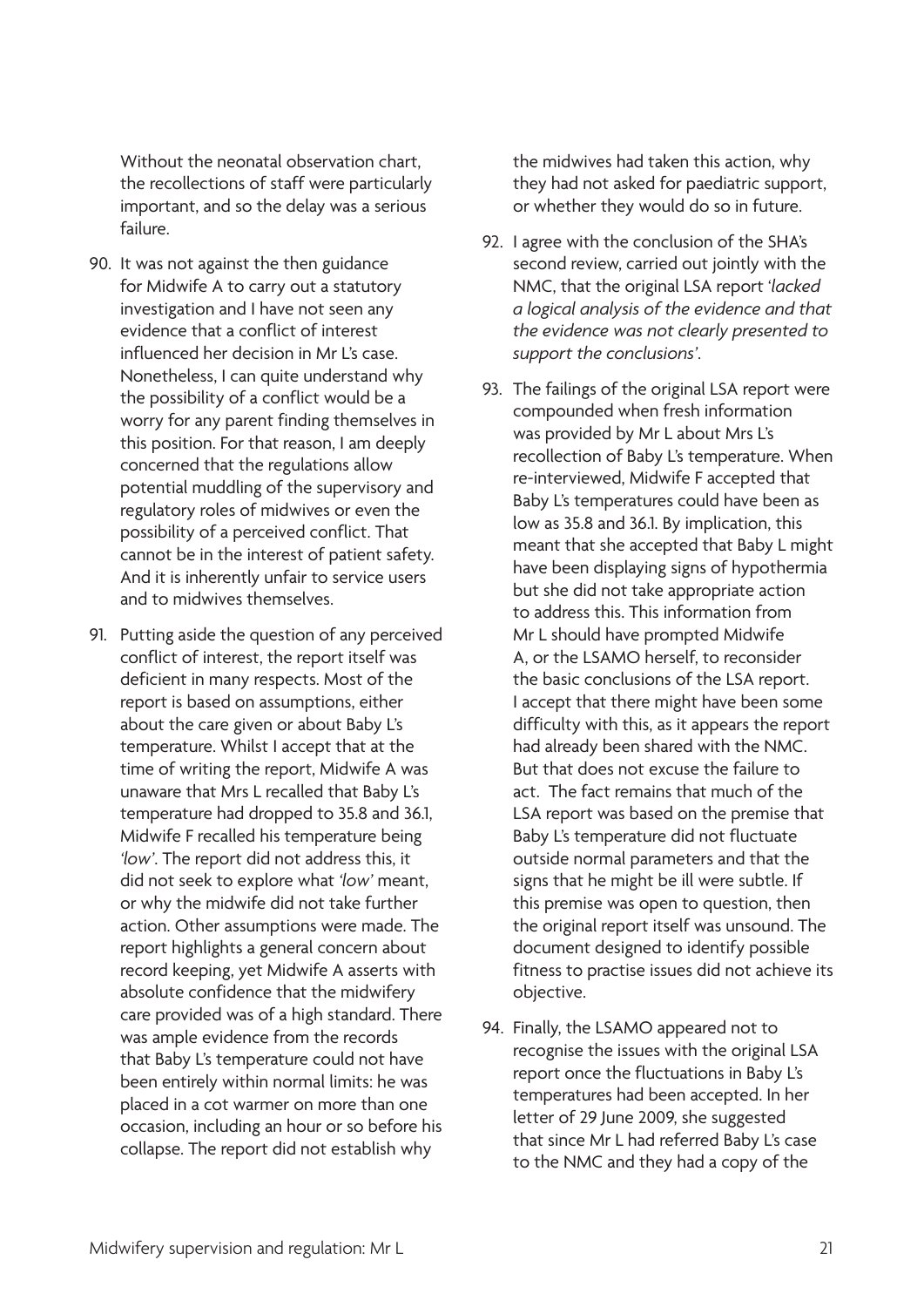LSA report, it was for them to reach a decision regarding further investigation of midwifery practice. She failed to appreciate the need to alert the NMC to the new information that Mr L had provided and that Midwife F had accepted as accurate.

95. Having considered the evidence, and the advice I have received, I have found several failings in the way in which the SHA discharged its function as the LSA for midwives. I have found that there was a delay in carrying out the supervisory investigations, and that there were serious deficiencies in the report that was eventually produced. I have found that when faced with opportunities to put those deficiencies right, the LSA failed to take them, failing in its duty to supervise the practice of midwives. I find that these failings amounted to maladministration and, consequently, that the SHA failed to adequately carry out its functions as the LSA for midwives in relation to open and effective supervisory investigations following Baby L's death.

## Mr L's complaint to the SHA

- 96. The SHA first commissioned an external review of the supervisory process that had been followed in this case on 1 April 2010. Following Mr L's complaint to the SHA about this review, the SHA jointly with the NMC produced a second review of the supervisory process on 8 December 2010.
- 97. In commissioning these reviews in order to address Mr L's complaints, the SHA should have ensured that the terms of reference for each review would allow it to be open and accountable. This means that the reviews should have allowed the SHA to be open and honest when accounting for the decisions taken during the supervisory investigations, including providing clear, evidence-based explanations and reasons

for the decisions that were made.

- 98. The first review commissioned by the SHA was not open and accountable, nor was it ever likely to be. Its terms of reference specifically excluded considering the actual midwifery care provided to Mrs L and Baby L. Without a consideration of the midwifery issues, including those issues raised by Mr L following the original LSA report, it would have been impossible for the reviewer to consider whether the original supervisory investigation was sound, and the LSA report appropriate. The midwifery care provided was the substance of the LSA report and supervisory investigation. It was this substance that underpinned Mr L's complaint about the LSA and, therefore, a review that excluded a review of this was never likely to answer his concerns.
- 99. The SHA's second review, conducted jointly with the NMC, was much broader in scope. In its letter of 8 December 2010, it confirmed that it had also considered the conclusions that the LSA report reached in more depth and had considered the points which Mr L had raised about the evidence base for some of the conclusions reached in the original LSA report. This second review concluded that *'the overall process was not as robust as we would have wished'*. It acknowledged that the first review that had been done *'did not assist in resolving key issues and was more of a peer review'*. This was an obvious conclusion, but one which demonstrated that the SHA was being open and accountable.
- 100. The second review went further when criticising the original LSA report, by saying that it *'lacked a logical analysis of the evidence'* and that *'the evidence was not clearly presented to support the conclusions'*. The confirmation, at the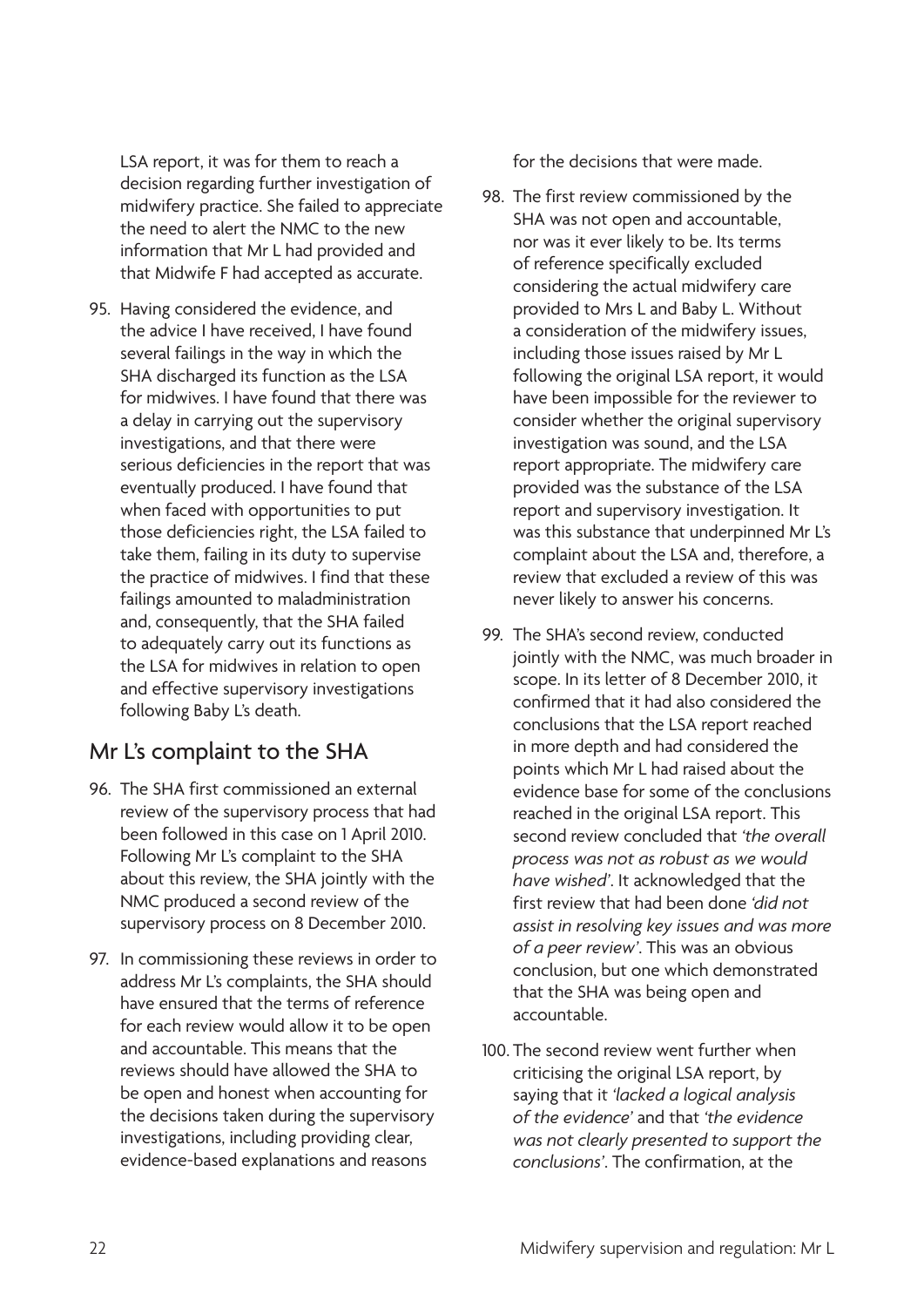end of the letter, that the findings of this second review would be shared with the coroner at Baby L's inquest demonstrated a commitment to ensuring that the deficiencies identified in the original LSA process were shared externally. The SHA also confirmed that the NMC had used the outcome of this second review and shared it with their own fitness to practise team.

- 101. Mr L also asked for the LSA investigation to be done again. We considered whether a fresh LSA investigation should have been carried out after the second review. The investigation side of the LSA function is only one aspect of how LSAs are designed to *'actively promote safe standards of midwifery practice'*. The LSA investigation is designed to determine whether *'the midwifery practice has been safe'* (paragraph 23). If they are to be effective, LSA investigations should be carried out as quickly as possible, but by December 2010 too much time had passed for an LSA investigation to achieve that aim. However, the SHA had carried out two reviews, and had shared their findings with the NMC, which was investigating the fitness to practise of the midwives concerned. An LSA investigation would have been redundant by then because the NMC's determination on these issues would have been final, no matter what the LSA investigation found.
- 102. In these circumstances, I do not criticise the SHA for declining to carry out a new LSA investigation into the midwifery care provided for Mrs L and Baby L. The SHA should have carried out a better investigation in the first instance, but any investigation by them at this stage was unlikely to add real value.
- 103. Having considered all the evidence, I have found that the second review, done jointly with the NMC, was open and

accountable and correctly identified many of the issues. I have also concluded that the SHA's decision not carry out a further LSA investigation was reasonable. However, I have found that the original review following Mr L's complaint was too narrow in scope, and meant that the SHA was not open and accountable. This was a failing. In considering whether this failing amounted to maladministration, I have also taken into account the fact that it took over six months for this initial review to be completed. The fact that from the very beginning the review would not look at the midwifery aspects of Mrs L's care, which underpinned Mr L's complaint about the report, meant that it would almost inevitably fail to address Mr L's complaint. This in turn meant that these were six months wasted. Overall therefore, while I acknowledge that much of what the SHA subsequently did was open and accountable, the failure to get it right first time amounted to maladministration.

### Injustice

- 104. Given the poor quality of the original LSA report, Mr L was right that the supervisory processes had not been followed properly and that where they had been followed, they had not worked. Ultimately, the supervisory investigation did not establish where the midwifery care went wrong and, consequently, what was required in order to ensure that similar failings will not be repeated. I can understand why that was the source of profound distress for Mr L. This is an injustice to him, which arose in consequence of the maladministration I have identified.
- 105. In addition, I have found that following Mr L's complaint to the SHA, its initial review did not identify any of the failings we have identified. This is because it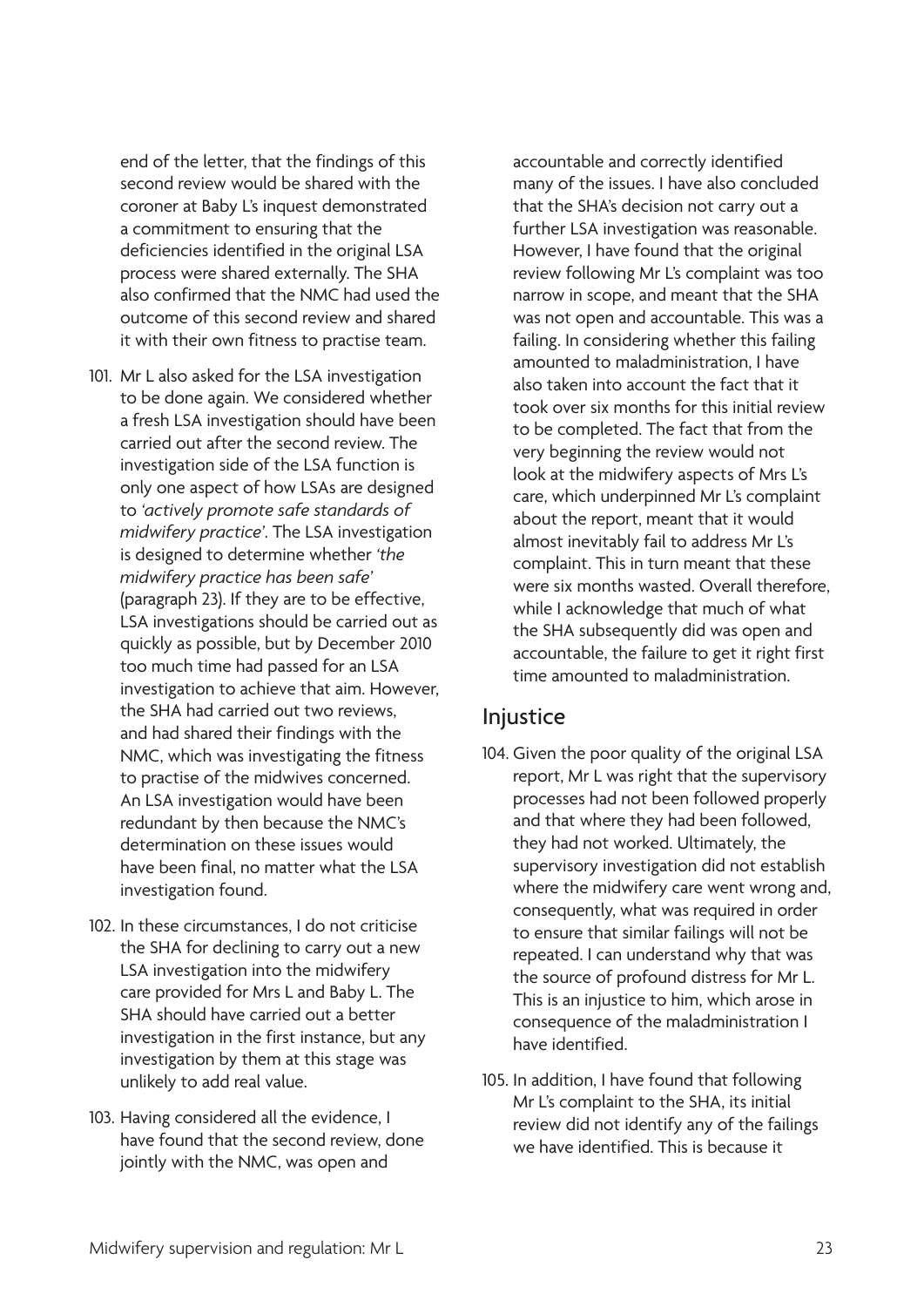specifically excluded a consideration of the midwifery care, which would have been essential to address Mr L's concerns. Whilst much of what the SHA subsequently did revealed the deficiencies in the supervisory investigation and the original LSA report, it took several complaints and over 18 months for Mr L's concerns to be appropriately addressed. That exacerbated the considerable distress already caused to him and his family. This is also an injustice to him that arose in consequence of the maladministration I have identified.

- 106. Mr L was deeply distressed by the thought that Baby L might have received better care if the LSA had carried out better and more timely investigations into two earlier complaints about midwives at the Hospital. The midwives primarily responsible for Baby L's care were not the same midwives involved in the other two cases. Even if they had been, the focus of the midwifery practice issues in the other two cases was around intrapartum care and, specifically, fetal heart monitoring. In Mr L's case, the midwifery issues arose following Baby L's birth and related to understanding and acting on signs of neonatal sepsis. Mr L has told us that previous cases highlighted a dysfunctional relationship between midwives and doctors, which he believes could have been highlighted by appropriate LSA investigations into those cases. He said that, if that had happened, it was possible that midwives might been more proactive in contacting a paediatrician after Baby L's birth.
- 107. I can understand why this possibility remains a cause for deep concern for Mr L. I can neither rule in or out the possibility that learning from thorough investigation of the earlier cases could have improved the care Baby L received. In reaching that decision I am mindful that

the presenting clinical issues in Baby L's case were different from those identified in the other two cases. I am also mindful that LSA investigations focus on midwifery care. A potential weakness of this approach is that dysfunctional relationships across clinical disciplines might not be considered as part of such investigations. Even if dysfunctional relationships had been highlighted by earlier investigations, given the difference in the presenting clinical issues, I cannot say the learning would probably have improved the care Baby L received. On balance, I cannot say that more thorough LSA investigations in the earlier cases would more likely than not have made a difference to Baby L's care.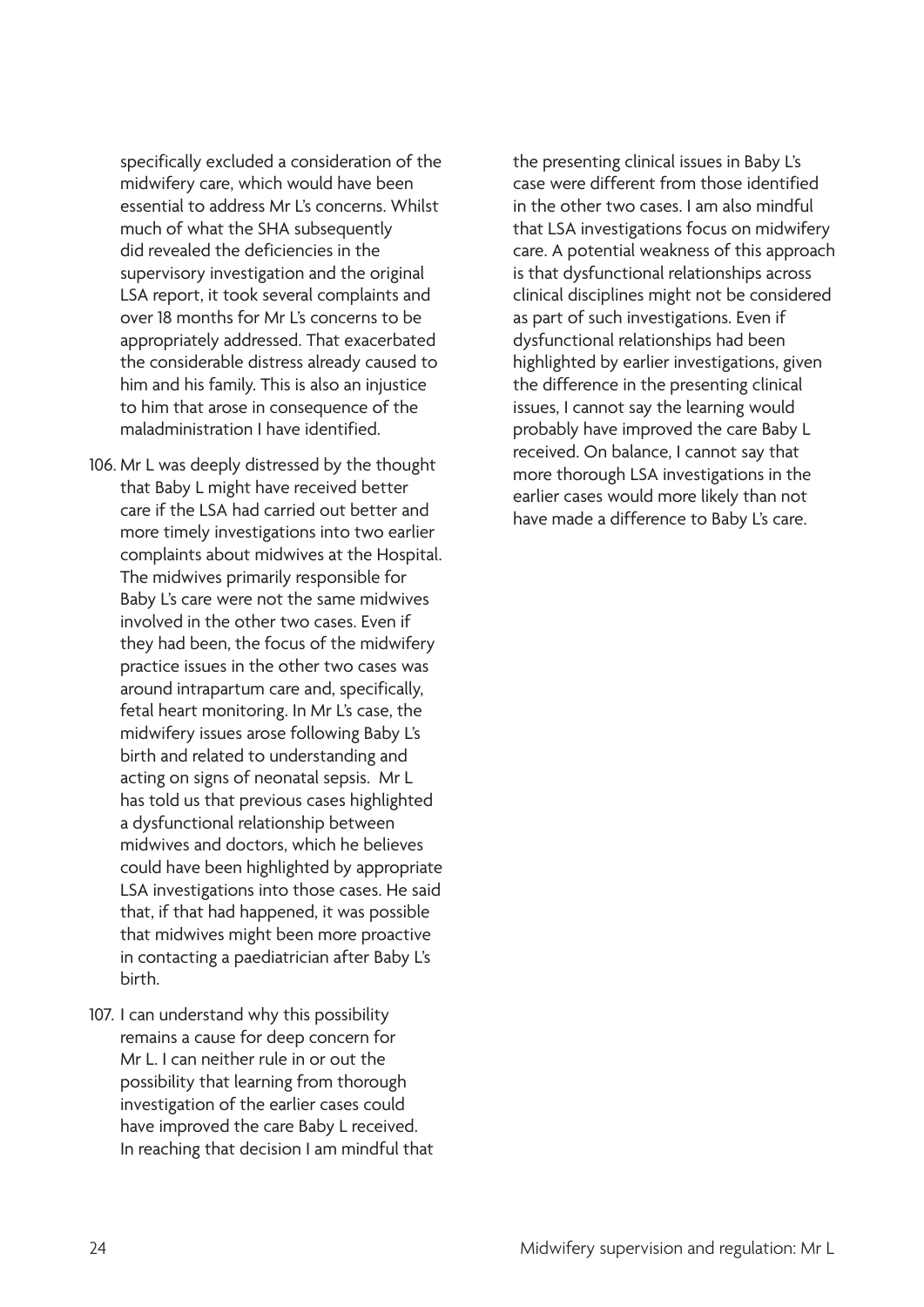# <span id="page-28-0"></span>**Recommendations**

- 108. This is one of three complaints we have investigated which deal with midwifery supervision and regulation under the SHA. In all three cases, the midwifery supervision and regulatory arrangements at the local level failed to identify poor midwifery practice. As we have said, we think these cases clearly illuminate a potential muddling of the supervisory and regulatory roles of Supervisors of Midwives.
- 109. We brought together leaders in the field of midwifery and regulation to discuss the strengths and weaknesses of the current system and what needs to change to enhance the safety of mothers and babies.
- 110. We have worked with the NMC, the Professional Standards Authority for Health and Social Care, NHS England and the Department of Health. In our publication *Midwifery supervision and regulation: recommendations for change*, we have identified two key principles that will form the basis of proposals to change the system of midwifery regulation.

The two principles are:

- that midwifery supervision and regulation should be separated;
- that the NMC should be in direct control of regulatory activity.
- 111. We recommend that these principles inform the future model of midwifery regulation.
- 112. We recognise that the regulatory framework for midwifery is a UK-wide framework and changes need to be negotiated with stakeholders across the UK. We undertake to share our conclusions and reasoning with the other UK ombudsmen and we look to the Department of Health to convey these recommendations to its counterparts in Northern Ireland, Scotland and Wales.
- 113. We recommend that the NMC works together with NHS England and the Department of Health to develop proposals to put these principles into effect. This will include developing and consulting on proportionate approaches to midwifery supervision and midwifery regulation. We recommend that this is done in the context of the anticipated Bill on the future of healthcare regulation. We also recommend that the Professional Standards Authority advises and reports on progress.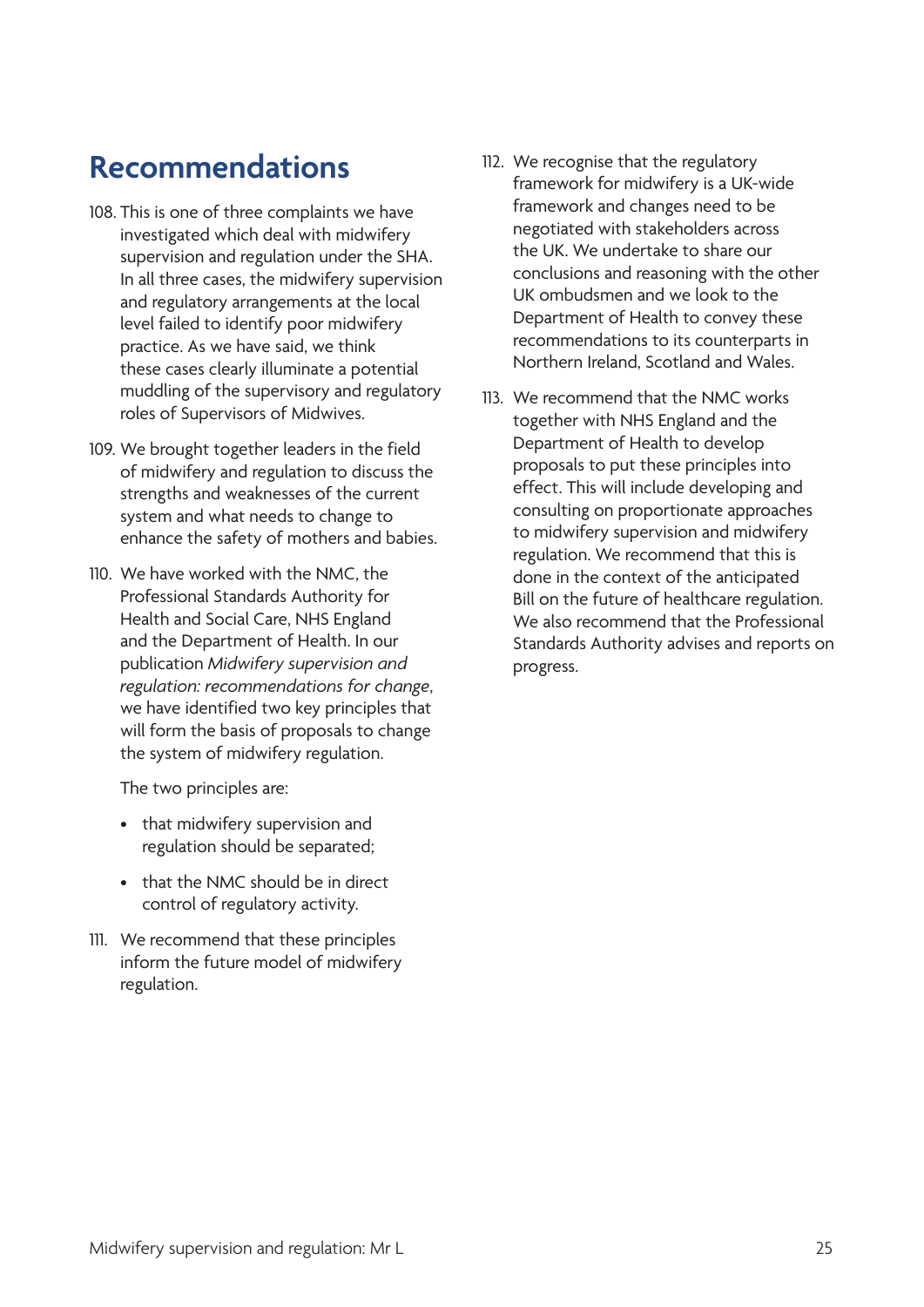## <span id="page-29-0"></span>**Annex A: Findings – Mr M's complaint about the LSA**

We investigated whether the SHA adequately carried out its function as the LSA for midwives in relation to open and effective supervisory investigations of midwives following Mrs M's and Baby M's death in 2008.

Mrs M attended Furness General Hospital in late July 2008, for the birth of her son. Sadly, there were problems during her labour and Mrs M died after the birth of her son on 31 July 2008, despite attempts to resuscitate her. Her son, Baby M, died the next day as a consequence of being deprived of oxygen during the birthing process, which led to brain damage and ultimately his death.

Midwife A and another midwife reviewed the midwifery records and decided that there were no midwifery concerns that would warrant a supervisory investigation.

We found that Midwife A should have identified a number of failings in the midwifery care provided for Mrs M, including monitoring of the baby's heart at the intervals required for a high-risk mother (or even a low-risk mother), and using continuous fetal heart monitoring. We were advised that if these concerns had been identified, they would have warranted a supervisory investigation in order to ensure that the relevant midwife had the knowledge and skills to be a competent practitioner. We therefore concluded that this decision amounted to maladministration.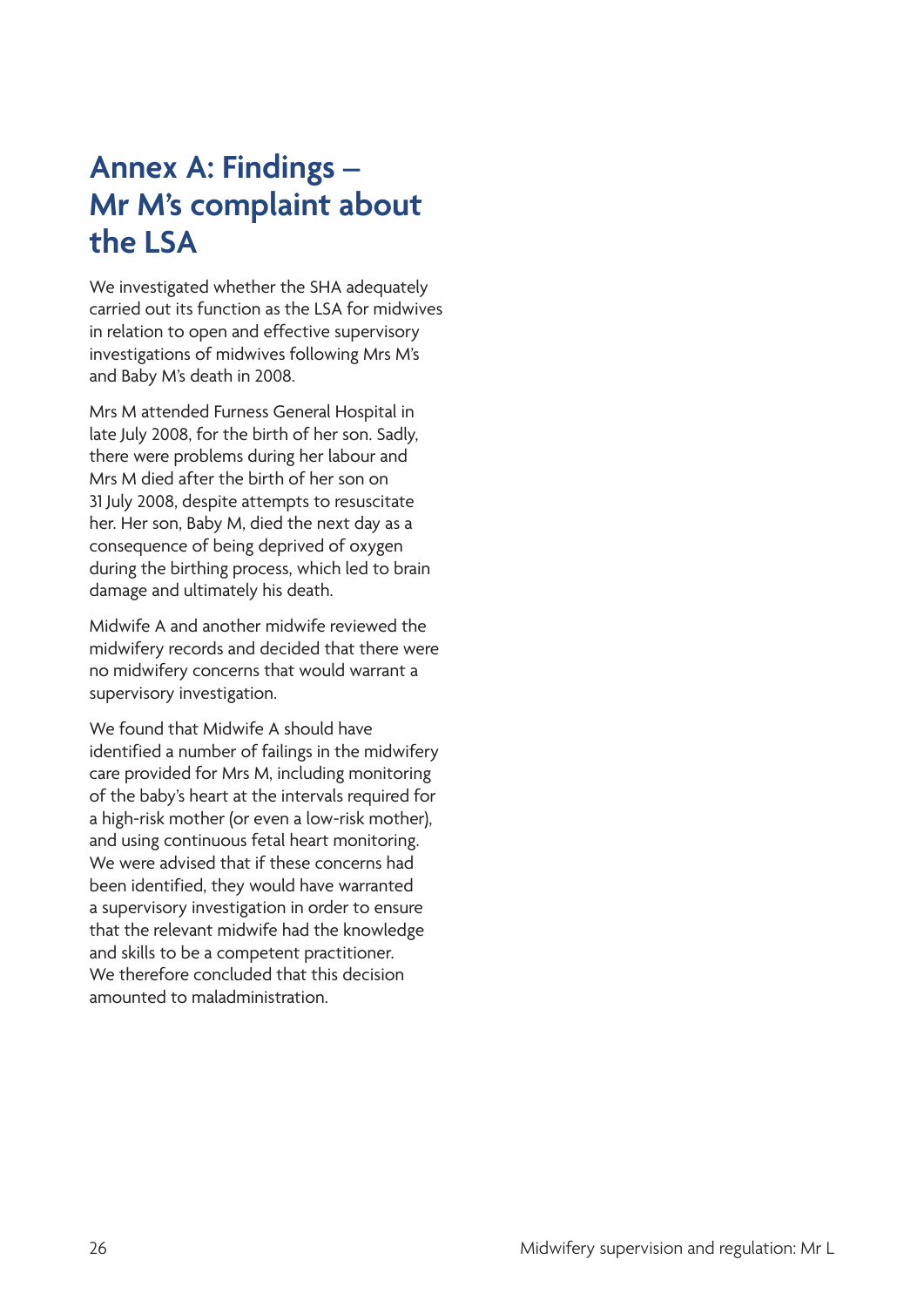## <span id="page-30-0"></span>**Annex B: Findings – Ms Q's complaint about the LSA**

We investigated whether the SHA adequately carried out its function as the LSA for midwives in relation to open and effective supervisory investigations for midwives following Baby Q's death in 2008.

Ms Q attended Furness General Hospital in early September 2008 and had her labour induced. There were complications during labour and sadly Baby Q was stillborn. A paediatrician who was involved in attempts to resuscitate him reported his death to the coroner. Following a post mortem, the cause of death was established as lack of oxygen to the baby during birth.

Midwife B carried out a supervisory investigation into the midwifery care provided by two midwives. The reports concluded that both midwives required further training on monitoring of a baby during birth.

We found that Midwife B did not identify all the failings in midwifery care provided for Ms Q, and she did not thoroughly establish why certain actions were not carried out, for example, why the midwife had not started electronic monitoring of the baby's heart when Baby Q's heart was found to be beating faster than normal. We also found that Midwife B did not explore in enough detail an earlier failure by one of the midwives to start electronic fetal heart monitoring. We found that the LSAMO had an opportunity to explore some of the issues that had arisen from the supervisory investigations (including the failure to start electronic monitoring of the baby's heart), and raised a query about whether midwives were comfortable in contacting consultants, but did not follow this up. Overall, we concluded that the LSA did not adequately carry out its

function as the LSA for midwives following Baby Q's death on 6 September 2008, and this amounted to maladministration.